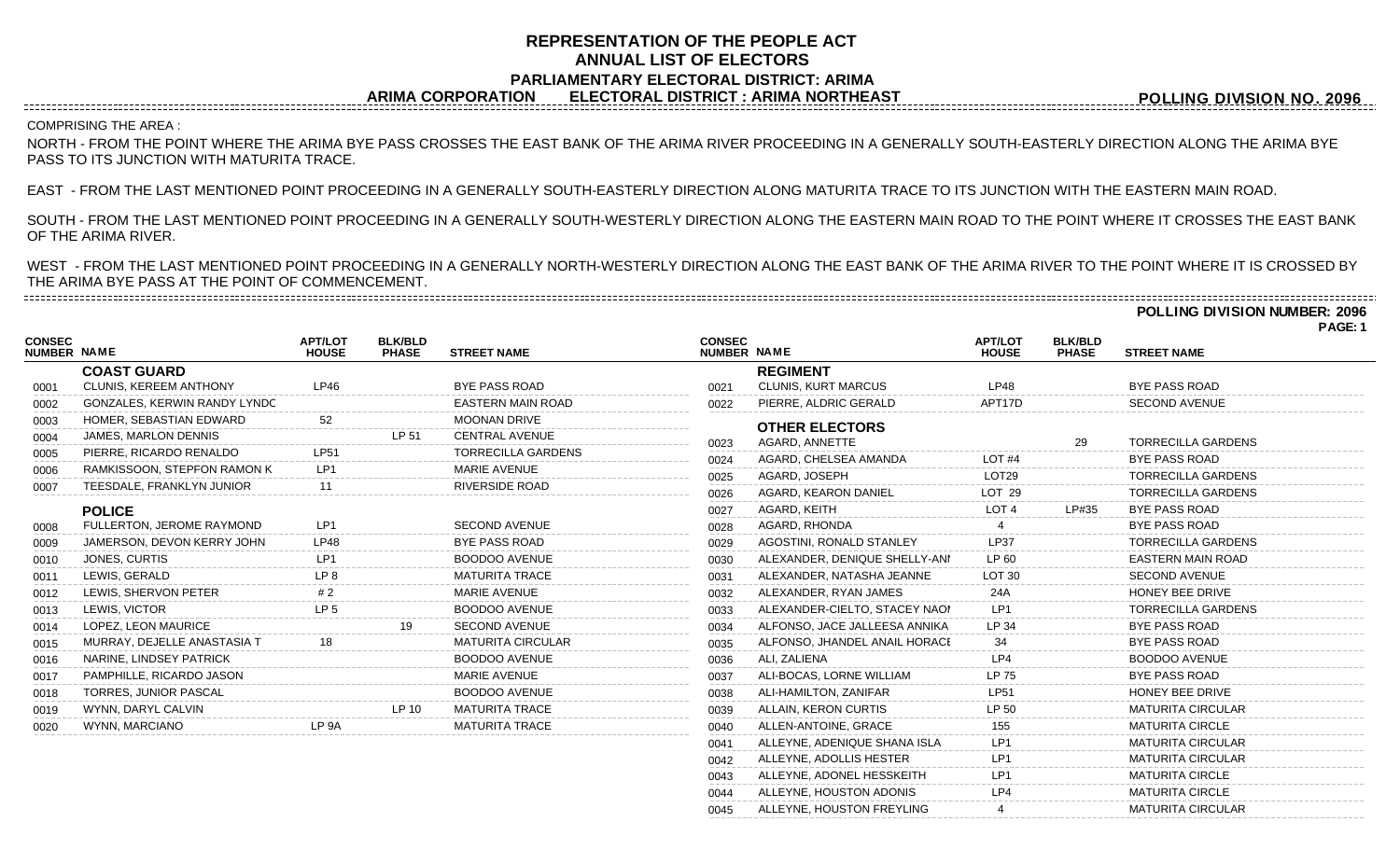|                              |                               |                                |                                |                           |                              |                                    |                                |                                |                           | PAGE: 2 |
|------------------------------|-------------------------------|--------------------------------|--------------------------------|---------------------------|------------------------------|------------------------------------|--------------------------------|--------------------------------|---------------------------|---------|
| <b>CONSEC</b><br>NUMBER NAME |                               | <b>APT/LOT</b><br><b>HOUSE</b> | <b>BLK/BLD</b><br><b>PHASE</b> | <b>STREET NAME</b>        | <b>CONSEC</b><br>NUMBER NAME |                                    | <b>APT/LOT</b><br><b>HOUSE</b> | <b>BLK/BLD</b><br><b>PHASE</b> | <b>STREET NAME</b>        |         |
| 0046                         | ALLEYNE, ISABEL               | LP1                            |                                | <b>MATURITA CIRCULAR</b>  | 0090                         | <b>BOATSWAIN, MERCEDES CRYSTAL</b> | 13                             |                                | <b>FIRST AVENUE</b>       |         |
| 0047                         | ALONZO, ANTHONY BRIAN         | LP 1                           |                                | <b>FIRST AVENUE</b>       | 0091                         | <b>BOBB, ASHLEY ARIELLE JASMIN</b> | 24 A                           |                                | HONEY BEE DRIVE           |         |
| 0048                         | ALVAREZ. DALE PAT             | LP 17                          |                                | <b>MATURITA CIRCLE</b>    | 0092                         | <b>BOBB, BRIAN FITZROY</b>         | LP <sub>2</sub>                |                                | <b>BOODOO AVENUE</b>      |         |
| 0049                         | ALVAREZ, KIMBERLY ROSANNA     | 13A                            |                                | <b>MATURITA TRACE</b>     | 0093                         | BOBB, KENNETH MALCOLM              | 24A                            |                                | HONEY BEE DRIVE           |         |
| 0050                         | ALVAREZ, LESTER CARLON        |                                | 13A                            | <b>MATURITA TRACE</b>     | 0094                         | BOISSELLE, KYE LORNA               | 18                             |                                | HONEY BEE DRIVE           |         |
| 0051                         | ALVAREZ, SHANTEL SHANIEL      | LP <sub>3</sub> A              |                                | <b>MATURITA TRACE</b>     | 0095                         | BOISSELLE, SAMANTHA ANISHA         |                                | 18                             | HONEY BEE DRIVE           |         |
| 0052                         | ANTOINE, ANCIL WAYNE          | 37                             |                                | <b>CENTRAL AVENUE</b>     | 0096                         | <b>BONEO, PETRA</b>                | 39                             |                                | <b>CENTRAL AVENUE</b>     |         |
| 0053                         | ANTOINE, CHERI-LEE LAURELLE   | 155                            |                                | <b>MATURITA CIRCLE</b>    | 0097                         | BOODHOO, FLAVIA                    |                                |                                | <b>MATURITA TRACE</b>     |         |
| 0054                         | ANTOINE, DENECIA BRITNEY      | LP #51                         |                                | HONEY BEE DRIVE           | 0098                         | BOODHOO, JAMIKHA SATURINA I        | LP <sub>2</sub>                |                                | <b>MATURITA TRACE</b>     |         |
| 0055                         | ANTOINE, KARELLE BERNADETTE   | LP16                           |                                | <b>MATURITA CIRCULAR</b>  | 0099                         | BOODHOO, SATURINUS                 | LP 662                         |                                | <b>MATURITA TRACE</b>     |         |
| 0056                         | ANTOINE, KEISHA CHANTELLE ANN | 155                            |                                | <b>MATURITA TRACE</b>     | 0100                         | BOODOO, CHRISTIANA                 | LOT6                           |                                | <b>HARMONY DRIVE</b>      |         |
| 0057                         | ANTOINE, KERNON KWESI         | 155                            |                                | <b>MATURITA TRACE</b>     | 0101                         | BOODOO, HARRY                      | 6                              |                                | <b>HARMONY DRIVE</b>      |         |
| 0058                         | ANTOINE, KIMONE MARY          | 155                            |                                | <b>MATURITA CIRCULAR</b>  | 0102                         | BOODOO, SABRINA DEVI               | LOT <sub>6</sub>               |                                | <b>HARMONY DRIVE</b>      |         |
| 0059                         | ANTOINE, KYRON DIRK RONAN     | 155                            |                                | <b>MATURITA TRACE</b>     | 0103                         | BOODRAMSINGH, ANTHONY              |                                |                                | <b>MATURITA TRACE</b>     |         |
| 0060                         | ANTOINE, RONAN                | LOTZ155                        | LP23                           | <b>MATURITA CIRCULAR</b>  | 0104                         | BORNEO, ALISHA ONIKA NELCA         | LP28                           |                                | <b>BYE PASS ROAD</b>      |         |
| 0061                         | ANTOINE, SHELLY               | 37                             |                                | <b>CENTRAL AVENUE</b>     | 0105                         | BORNEO, CHERRY ANN RITA            | <b>LP51</b>                    |                                | <b>MATURITA CIRCLE</b>    |         |
| 0062                         | ARINDELL, CHELESE LEAH S      | LP4                            |                                | <b>BOODOO AVENUE</b>      | 0106                         | BORNEO, CRYSTAL JULIANA            | 28                             |                                | <b>BYE PASS ROAD</b>      |         |
| 0063                         | ARJOONSINGH, AARON JAGDESH    | 30                             |                                | <b>CENTRAL AVENUE</b>     | 0107                         | <b>BORNEO, EASTLEEN</b>            | LP28                           |                                | <b>BYE PASS ROAD</b>      |         |
| 0064                         | ARJOONSINGH, BHANMATTIE S     | 30                             |                                | <b>CENTRAL AVENUE</b>     | 0108                         | BORNEO, JOAN                       | <b>LP22</b>                    |                                | <b>BYE PASS ROAD</b>      |         |
| 0065                         | ARJOONSINGH, ROBINDRA         | 30                             |                                | CENTRAL AVENUE            | 0109                         | BORNEO, JULIEN                     | <b>LP 28</b>                   |                                | <b>BYE PASS ROAD</b>      |         |
| 0066                         | ASH, AALIYAH AYESHA           | LP#5                           |                                | <b>MATURITA TRACE</b>     | 0110                         | BORNEO, JUNIOR DOMINIC             | LP28                           |                                | <b>BYE PASS ROAD</b>      |         |
| 0067                         | ASSEE, MICHELLE SUZETTE       | 7D                             |                                | <b>ROCK ROAD</b>          | 0111                         | BORNEO-FEBEAU, ELIZABETH           | LPB <sub>13</sub>              |                                | <b>MATURITA TRACE</b>     |         |
| 0068                         | ASSEE, VICTOR EDWARD          | 7 D                            |                                | ROCK ROAD                 | 0112                         | BOURNEO, KELVIN                    | LP 22                          |                                | <b>BYE PASS ROAD</b>      |         |
| 0069                         | ASSING, RONALD ALVIN          |                                |                                | <b>HARMONY DRIVE</b>      | 0113                         | BOYCE, CHARISSA TRISHANNA K        | LP <sub>5</sub>                |                                | <b>MATURITA TRACE</b>     |         |
| 0070                         | ASSING, THOMASINE MARY        | <b>LP18</b>                    |                                | <b>MATURITA TRACE</b>     | 0114                         | BOYCE, CHARMAINE BERNADETTE        | LP <sub>5</sub>                |                                | <b>MATURITA TRACE</b>     |         |
| 0071                         | ASSUE-FARFAN, KIM LAN Y M     | 26                             |                                | <b>TORRECILLA CENTRAL</b> | 0115                         | BOYCE, CHERONE ADALIA KEISHA       | LP <sub>5</sub>                |                                | <b>MATURITA TRACE</b>     |         |
| 0072                         | ATTAI, BLAIR DAMIAN           |                                |                                | <b>SECOND AVENUE</b>      | 0116                         | BOYCE, MELVIN EVERTON LINCOLN      | LP <sub>5</sub>                |                                | <b>MATURITA TRACE</b>     |         |
| 0073                         | ATTAI, JENNIFER               |                                |                                | <b>TORRECILLA GARDENS</b> | 0117                         | BOYCE, MYRNELLE AMANDA MELIS       | LP <sub>5</sub>                |                                | <b>MATURITA TRACE</b>     |         |
| 0074                         | ATTAI, MELANIE PATRICE        |                                |                                | <b>SECOND AVENUE</b>      | 0118                         | BOYCE-ASH, NAKEETA KHERDINE        | LP <sub>5</sub>                |                                | <b>MATURITA TRACE</b>     |         |
| 0075                         | ATTAI, NIKOLI ADRIAN          |                                |                                | SECOND AVENUE             | 0119                         | BREWSTER-EDWARDS, CAMILLE M        | 51                             |                                | <b>TORRECILLA CENTRAL</b> |         |
| 0076                         | AUSTIN, KESTON JULIEN         | <b>LP51</b>                    |                                | <b>MATURITA CIRCULAR</b>  | 0120                         | <b>BROOMES, REBECCA CHRISTINE</b>  | LP 22                          |                                | <b>MATURITA TRACE</b>     |         |
| 0077                         | BADALL, ARYANA HANALEA MARIA  |                                | 5                              | HONEY BEE DRIVE           | 0121                         | <b>BROWN, DONNA</b>                | LP7                            |                                | <b>MATURITA TRACE</b>     |         |
| 0078                         | BADALL, KELSEY TAHREE ROSA    | 5                              |                                | HONEY BEE DRIVE           | 0122                         | <b>BROWNE, BRIDGET KAREN</b>       | LP 18                          |                                | <b>MATURITA TRACE</b>     |         |
| 0079                         | BADALL, PEARL                 |                                | 5                              | HONEY BEE DRIVE           | 0123                         | <b>BURKE, CARMICHAEL</b>           |                                | 7A                             | <b>RIVERSIDE ROAD</b>     |         |
| 0080                         | <b>BADALL, RANDOLPH</b>       | 5                              |                                | HONEY BEE DRIVE           | 0124                         | <b>BURKE, CHRISTOPHER ANTHONY</b>  | 7A                             |                                | <b>RIVERSIDE ROAD</b>     |         |
| 0081                         | BAKSH, ALIANNA NICOLE         | LP46                           |                                | BYE PASS ROAD             | 0125                         | BURKE, MAKIDA CIERRA ANYA          | 7A                             |                                | RIVERSIDE ROAD            |         |
| 0082                         | <b>BARROW, QUINCY PETER</b>   | <b>LP17</b>                    |                                | <b>MATURITA TRACE</b>     | 0126                         | BYNG, ARIEL STEPHENSON ELI         | 25                             |                                | <b>BYE PASS ROAD</b>      |         |
| 0083                         | BATSON, ANTHONY FERDINAND     | <b>LOT 32</b>                  |                                | BYE PASS ROAD             | 0127                         | CABRALIS, ADRIAN                   |                                |                                | BYE PASS ROAD             |         |
| 0084                         | BEDDOE, CONRAD LEE            | LP 23                          |                                | <b>MATURITA TRACE</b>     | 0128                         | CABRALIS, JACARA CHIMELLE AMY      | 05                             |                                | <b>BYE PASS ROAD</b>      |         |
| 0085                         | <b>BENNETT, RICHELLE CHAY</b> | #41                            |                                | BYE PASS ROAD             | 0129                         | CABRALIS, JONATHAN ANDRE           | 05                             |                                | <b>BYE PASS ROAD</b>      |         |
| 0086                         | <b>BENNETT, RICHIE AVELON</b> | LP 41                          |                                | BYE PASS ROAD             | 0130                         | CABRALIS, MARCUS ADRIAN            |                                |                                | BYE PASS ROAD             |         |
| 0087                         | BISSESSARSINGH, RICARDO       | LOT <sub>17</sub>              | LP 45                          | BYE PASS ROAD             | 0131                         | CABRALIS, MARIELLA AZARIAH         |                                |                                | <b>BYE PASS ROAD</b>      |         |
| 0088                         | BLAZEK, HELEN                 | LP45                           |                                | BYE PASS ROAD             | 0132                         | CADETTE, MARGARET                  |                                |                                | <b>RIVERSIDE ROAD</b>     |         |
| 0089                         | BLEASDELL, FENTON TERENCE     | 4                              |                                | <b>MATURITA TRACE</b>     | 0133                         | CADETTE, NATALIE EMMALINE          | 207                            |                                | RIVERSIDE ROAD            |         |
|                              |                               |                                |                                |                           |                              |                                    |                                |                                |                           |         |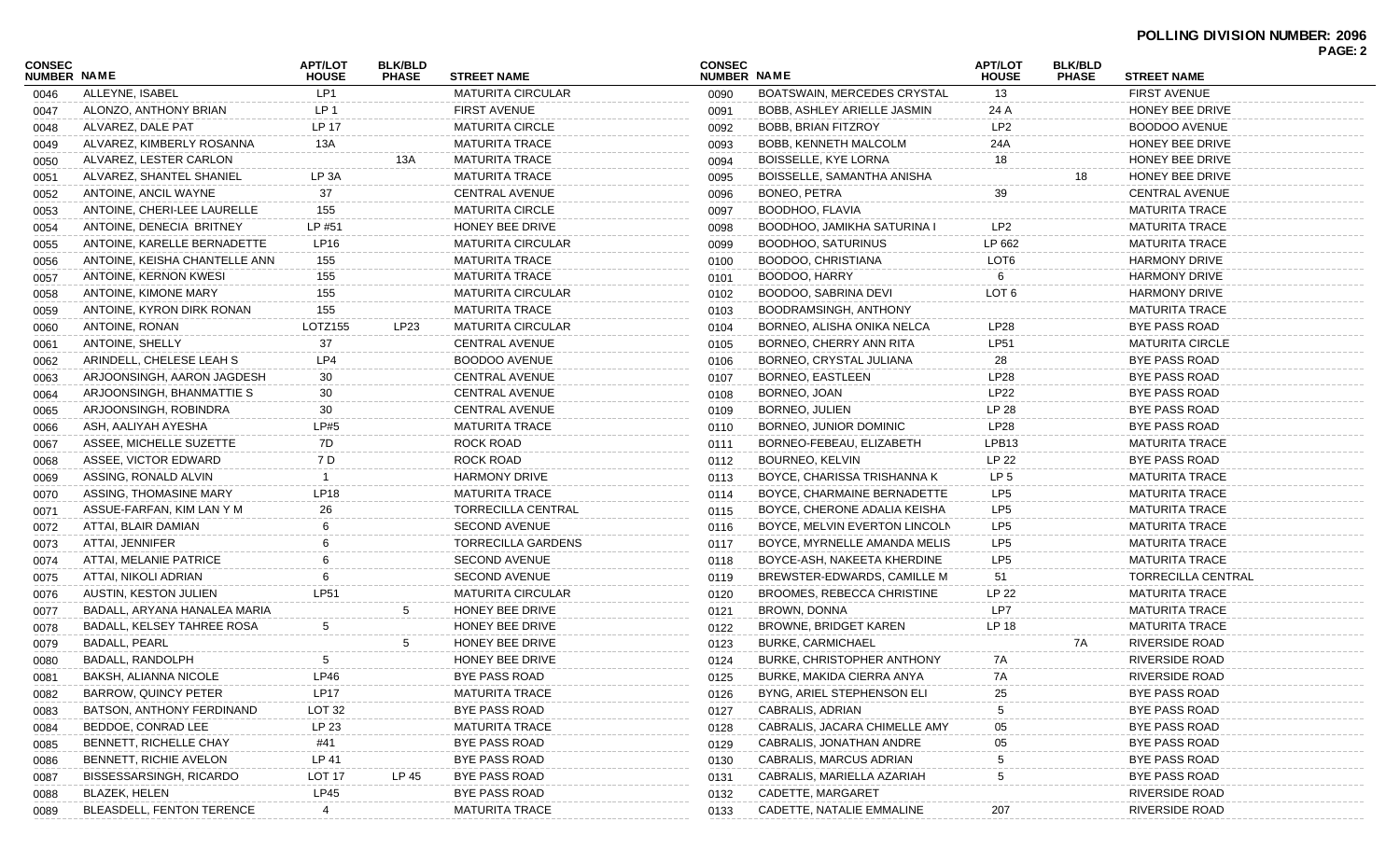| <b>CONSEC</b><br>NUMBER NAME |                               | <b>APT/LOT</b><br><b>HOUSE</b> | <b>BLK/BLD</b><br><b>PHASE</b> | <b>STREET NAME</b>                                | <b>CONSEC</b><br>NUMBER NAME |                                | <b>APT/LOT</b><br><b>HOUSE</b> | <b>BLK/BLD</b><br><b>PHASE</b> | <b>STREET NAME</b>                          | . UU.J |
|------------------------------|-------------------------------|--------------------------------|--------------------------------|---------------------------------------------------|------------------------------|--------------------------------|--------------------------------|--------------------------------|---------------------------------------------|--------|
| 0134                         | CADETTE, NICOLE MARIA         | LP219                          |                                | <b>RIVERSIDE ROAD</b>                             | 0178                         | CHARLES, VASHTI PAULA          | 6                              |                                | <b>MATURITA CIRCULAR</b>                    |        |
| 0135                         | CADETTE, RENALD STEVEN        | 207                            |                                | <b>RIVERSIDE ROAD</b>                             | 0179                         | CHARLES, WENDY                 |                                |                                | <b>HARMONY DRIVE</b>                        |        |
| 0136                         | CADETTE, RICARDO CHRISTOPHER  |                                | 219                            | <b>RIVERSIDE ROAD</b>                             | 0180                         | CHARLES, WENDY ANN             |                                |                                | HONEY BEE DRIVE                             |        |
| 0137                         | CALDERON, EVERTON NORBERT     | 36                             |                                | <b>EASTERN MAIN ROAD</b>                          | 0181                         | CHARLES-HAMLET, LAURA ELIZABI  | 25                             |                                | <b>BYE PASS ROAD</b>                        |        |
| 0138                         | CALDERON, JOSEPHINE           |                                |                                | <b>TORRECILLA ROAD</b>                            | 0182                         | CHARLES-RAMKISSOON, STEPHANI   | LP 1                           |                                | <b>MARIE AVENUE</b>                         |        |
| 0139                         | CALDERON, LINCOLN ANTONINUS   | 33                             |                                | <b>EASTERN MAIN ROAD</b>                          | 0183                         | CHIN PANG, AMANDA EDRIS        |                                | LP 7 A                         | <b>TORRECILLA GARDENS</b>                   |        |
| 0140                         | CALDERON, WILFRED             | 34                             |                                | EASTERN MAIN ROAD                                 | 0184                         | CHIN PANG, DARIO DAVE          | <b>LP51</b>                    |                                | <b>TORRECILLA GARDENS</b>                   |        |
| 0141                         | CALLENDER, JUWAN AKEEL        | APT <sub>3</sub>               | <b>LP11</b>                    | <b>HARMONY DRIVE</b>                              | 0185                         | CHIN PANG, DONAMARIE           | LP7A                           |                                | <b>TORRECILLA GARDENS</b>                   |        |
| 0142                         | CALLENDER, KERSY NICHOLAS     | $LP$ #11                       |                                | <b>HARMONY DRIVE</b>                              | 0186                         | CHIN PANG, EGBERT              | LP7A                           |                                | <b>TORRECILLA GARDENS</b>                   |        |
| 0143                         | CAMILLO-CASTILLO, NORMA       | LP15                           |                                | <b>MATURITA TRACE</b>                             | 0187                         | CHIN PANG, JANICE MARIA        | LP7A                           |                                | <b>TORRECILLA GARDENS</b>                   |        |
| 0144                         | CAMPO-MOHAMMED, JOSETTE KAR   | LP 51                          |                                | <b>TORRECILLA CENTRAL</b>                         | 0188                         | CHIN PANG, KELLY DANIEL        | LP51/52                        |                                | TORRECILLA GARDENS                          |        |
| 0145                         | CARABAI, ALBIRTH RODNEY SYDNE | LP 1N                          |                                | <b>TORRECILLA ROAD</b>                            | 0189                         | CHIN PANG, LI YIN XARIO        | LP 7A                          |                                | <b>TORRECILLA GARDENS</b>                   |        |
| 0146                         | CARRILLO, NICHOLAS            | # 17                           |                                | HONEY BEE DRIVE                                   | 0190                         | CHIN PANG, MARIO JOHN          | LP <sub>7</sub> A              |                                | <b>TORRECILLA GARDENS</b>                   |        |
| 0147                         | CARRINGTON, BRYANT ALIX VAUGH | LOT 21                         |                                | <b>FIRST AVENUE</b>                               | 0191                         | CHIN PANG, RICHARD EMILE       |                                |                                | <b>TORRECILLA GARDENS</b>                   |        |
| 0148                         | CARRINGTON, COLVILLE          |                                |                                | <b>FIRST AVENUE</b>                               | 0192                         | CHOO-YING, KELVIN GREGORY      | LP <sub>10</sub>               |                                | <b>BYE PASS ROAD</b>                        |        |
| 0149                         | CARRINGTON, ILYA SETH TROY    | LOT <sub>21</sub>              |                                | <b>FIRST AVENUE</b>                               | 0193                         | CHOO-YING-SAMSON, KRYSTLE C S  | <b>LP50</b>                    |                                | BYE PASS ROAD                               |        |
| 0150                         | CARRINGTON, JASMINE LEAH CARO | LP 36                          |                                | <b>BYE PASS ROAD</b>                              | 0194                         | CHUNEESINGH, KYLE MURPHY       | LP4                            |                                | <b>BOODOO AVENUE</b>                        |        |
| 0151                         | CARRINGTON, JERROLD COLVILLE  | LOT <sub>21</sub>              |                                | <b>FIRST AVENUE</b>                               | 0195                         | CHUNIESINGH, CHRISTINE LYNETTI | LP51                           |                                | <b>MOONAN DRIVE</b>                         |        |
| 0152                         | CARRINGTON, REJEANNE ALYSSA ( | LOT <sub>21</sub>              |                                | <b>FIRST AVENUE</b>                               | 0196                         | CHUNIESINGH, PATRICK           | LP 51                          |                                | <b>MOONAN DRIVE</b>                         |        |
| 0153                         | CASTILLO, CHARLENE            | <b>LP60</b>                    |                                | <b>EASTERN MAIN ROAD</b>                          | 0197                         | CHUNIESINGH, TERRENCE S        | <b>LP51</b>                    |                                | <b>MOONAN DRIVE</b>                         |        |
| 0154                         | <b>CEMENTO, GERALD</b>        |                                |                                | <b>EASTERN MAIN ROAD</b>                          | 0198                         | CHUNIESINGH, TRAVIS THEON      |                                | <b>LP51</b>                    | <b>MOONAN DRIVE</b>                         |        |
| 0155                         | CHAMBERS, REYNOLD FRANCIS     |                                |                                | <b>TORRECILLA ROAD</b>                            | 0199                         | CIELTO, DENNIS                 | #56                            |                                | <b>ICE FACTORY ROAD</b>                     |        |
| 0156                         | CHANDASS, ANDY                | <b>LP60</b>                    |                                | <b>EASTERN MAIN ROAD</b>                          | 0200                         | CIELTO, DENZEL SHAQUILLE       | 56                             |                                | ICE FACTORY ROAD                            |        |
| 0157                         | <b>CHANDASS, GARY</b>         | <b>LP60</b>                    |                                | <b>EASTERN MAIN ROAD</b>                          | 0201                         | CIELTO, MINDY SANDY            | 56                             |                                | <b>TORRECILLA GARDENS</b>                   |        |
| 0158                         | CHANDASS, STEPHEN             | <b>LP60</b>                    |                                | <b>EASTERN MAIN ROAD</b>                          | 0202                         | CLARKE, AYANA LUE ELLA         | OPP LP 51                      |                                | <b>MATURITA CIRCULAR</b>                    |        |
| 0159                         | CHANDLER, NEHEEEMAH           | LP 9                           |                                | <b>RIVERSIDE ROAD</b>                             | 0203                         | CLARKE, JOSHUA CASSIDY ISHMAE  | LP #55                         |                                | ICE FACTORY ROAD                            |        |
| 0160                         | CHARLERIE, JENNIFER           | LOT <sub>32</sub>              |                                | <b>CENTRAL AVENUE</b>                             | 0204                         | CLARKE, LEAH CRYSTAL RIANNA    | LP 55                          |                                | ICE FACTORY ROAD                            |        |
|                              | CHARLES, ALICIA VANESSA       | LP <sub>4</sub>                |                                | <b>EASTERN MAIN ROAD</b>                          | 0205                         | CLARKE, NATALIA MERCEDES C     | LP 55                          |                                | <b>TORRECILLA ROAD</b>                      |        |
| 0161                         | CHARLES, ARON HERMAN          |                                |                                | MARIE AVENUE                                      | 0206                         | <b>CLARKE, NATALIE</b>         | LP 55                          |                                | <b>ICE FACTORY ROAD</b>                     |        |
| 0162                         | CHARLES, CYLLAN EMMANUEL JR   | LP #7                          |                                | <b>MATURITA TRACE</b>                             | 0207                         | CLEMENT, CHRISTINE JOHAN       | 2                              |                                | BOODOO AVENUE                               |        |
| 0163                         | CHARLES, EDME                 |                                | LP4                            | <b>BOODOO AVENUE</b>                              | 0208                         | CLUNIS, KARLENE DELISA         |                                | LP48                           | BYE PASS ROAD                               |        |
| 0164                         | <b>CHARLES, GARFIELD</b>      |                                |                                | <b>MARIE AVENUE</b>                               |                              | COA, KERWYN MAURICE PATRICK    | LP 43                          |                                | BYE PASS ROAD                               |        |
| 0165                         | CHARLES, GERALD RICHARD       | LP <sub>1</sub>                |                                | MARIE AVENUE                                      | 0209                         | COA-GODEN, LEE ANN PATRICE AN  | LP 43                          |                                | BYE PASS ROAD                               |        |
| 0166                         |                               | LP4                            |                                |                                                   | 0210                         |                                |                                |                                |                                             |        |
| 0167                         | CHARLES, IAN CHRISTIAN        |                                |                                | <b>MATURITA CIRCULAR</b><br><b>MATURITA TRACE</b> | 0211                         | COLLINS, STEPHEN NICHOLAS      | LP 5 A<br>LP <sub>4</sub>      |                                | RIVERSIDE ROAD<br><b>TORRECILLA GARDENS</b> |        |
| 0168                         | CHARLES, JUSTIN ADRIAN G      | EP1099                         |                                |                                                   | 0212                         | <b>CONNELL, LESTER</b>         | LP <sub>3</sub>                |                                |                                             |        |
| 0169                         | CHARLES, KEDAH DUANE          |                                |                                | FIRST AVENUE                                      | 0213                         | CONNEUIL, AKHIM JOSIAH DAMION  |                                |                                | BOODOO AVENUE                               |        |
| 0170                         | CHARLES, MICHAEL              | # 7                            |                                | RIVERSIDE ROAD                                    | 0214                         | CONSTANTINE, CRYSTAL CARLA     |                                |                                | <b>MATURITA TRACE</b>                       |        |
| 0171                         | CHARLES, PAMELA CLEO          | LP 46                          |                                | <b>BYE PASS ROAD</b>                              | 0215                         | CONSTANTINE, DEXTER BERNARD    | 22-23                          |                                | <b>TORRECILLA GARDENS</b>                   |        |
| 0172                         | CHARLES, RAY SHELDON          | LP4                            |                                | <b>MATURITA CIRCLE</b>                            | 0216                         | CONSTANTINE, DION              | 22-23                          |                                | <b>CENTRAL AVENUE</b>                       |        |
| 0173                         | CHARLES, RAYANNA CHARLEEN     | LP4                            |                                | <b>MATURITA CIRCULAR</b>                          | 0217                         | CONSTANTINE, FRANCIS           |                                |                                | <b>TORRECILLA GARDENS</b>                   |        |
| 0174                         | CHARLES, SHALOM KIM CHELSEA I | LP #3                          |                                | <b>BOODOO AVENUE</b>                              | 0218                         | CONSTANTINE, JILLIAN MARILLA   | LOT22-23                       |                                | <b>CENTRAL AVENUE</b>                       |        |
| 0175                         | CHARLES, SHEM DEMITRIUS Z     | OPP LP 3                       |                                | <b>BOODOO AVENUE</b>                              | 0219                         | COZIER-GOPIE, CHERYL PERPETUA  | LPG1                           |                                | <b>FIRST AVENUE</b>                         |        |
| 0176                         | CHARLES, TONYA SHAWNDA K      | LP <sub>4</sub>                |                                | <b>BOODOO AVENUE</b>                              | 0220                         | CRAIGWELL, MYLES NICHOLAS AZIZ | 52                             |                                | <b>MOONAN DRIVE</b>                         |        |
| 0177                         | CHARLES, TYRIQUE KAHAL JOSIAH | LP <sub>4</sub>                |                                | <b>BOODOO AVENUE</b>                              | 0221                         | CRAWFORD, NEIVA TRACEY         |                                |                                | <b>HARMONY DRIVE</b>                        |        |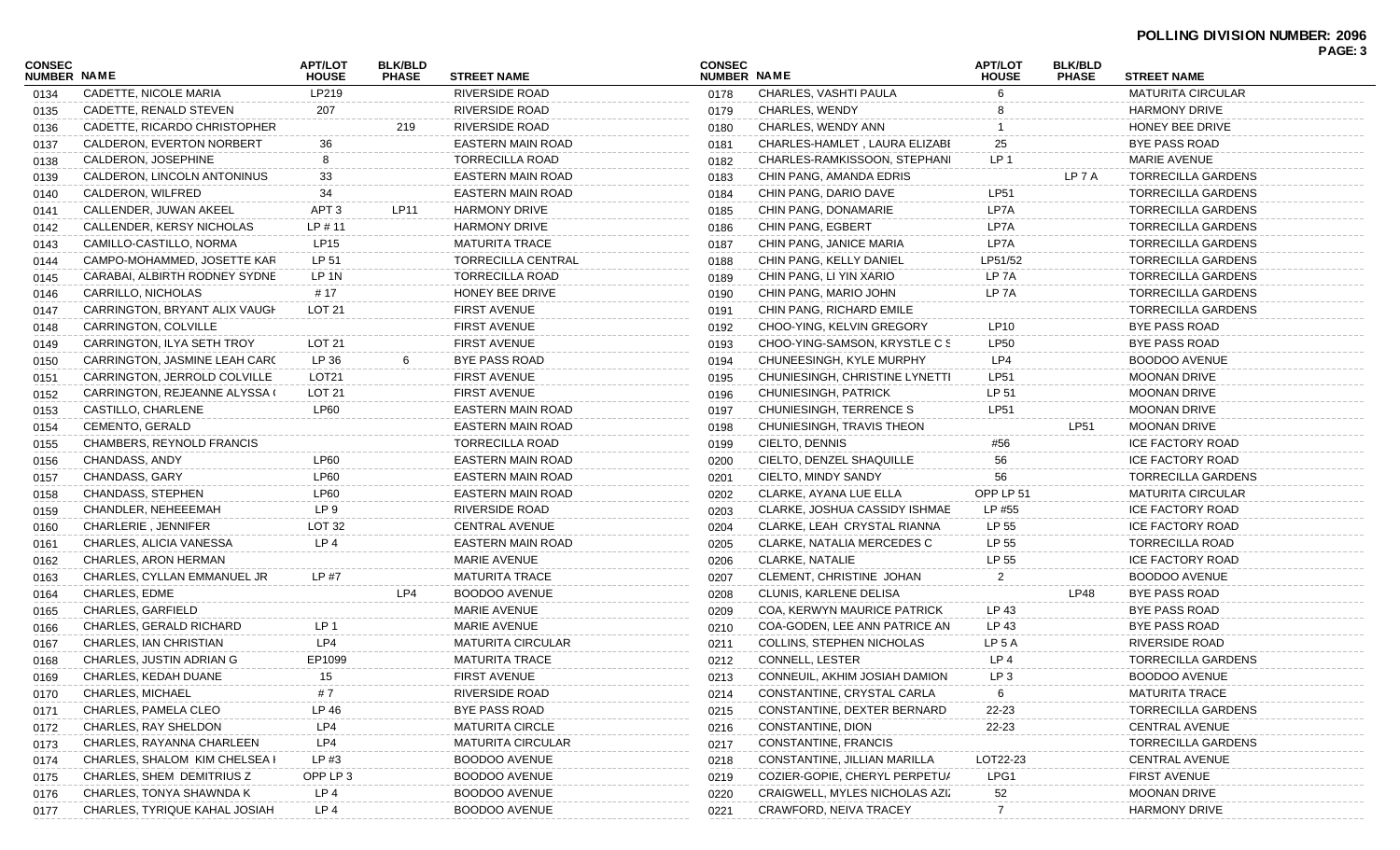|                              |                                |                                |                                |                           |                              |                               |                                |                                |                           | PAGE: 4 |
|------------------------------|--------------------------------|--------------------------------|--------------------------------|---------------------------|------------------------------|-------------------------------|--------------------------------|--------------------------------|---------------------------|---------|
| <b>CONSEC</b><br>NUMBER NAME |                                | <b>APT/LOT</b><br><b>HOUSE</b> | <b>BLK/BLD</b><br><b>PHASE</b> | <b>STREET NAME</b>        | <b>CONSEC</b><br>NUMBER NAME |                               | <b>APT/LOT</b><br><b>HOUSE</b> | <b>BLK/BLD</b><br><b>PHASE</b> | <b>STREET NAME</b>        |         |
| 0222                         | <b>CUMBERBATCH, GERTRUDE</b>   | 9                              |                                | <b>BOODOO AVENUE</b>      | 0266                         | DHANOOLAL, FLORA              | LP15                           |                                | <b>MATURITA TRACE</b>     |         |
| 0223                         | CUMBERBATCH, SHEILA            | LP 4                           |                                | <b>BOODOO AVENUE</b>      | 0267                         | DHANOOLAL, GLEN KENNETH       | LP <sub>15</sub>               |                                | <b>MATURITA TRACE</b>     |         |
| 0224                         | CUMBERMACK, JOSEPH             | 6B                             |                                | RIVERSIDE ROAD            | 0268                         | DHANOOLAL, KAREN VELMA A M    | LP <sub>15</sub>               |                                | MATURITA TRACE            |         |
| 0225                         | CUNIN-BATSON, YVETTE CHERRIE-  | 32                             |                                | BYE PASS ROAD             | 0269                         | DHANOOLAL, KERRY LESLIE M     | LP <sub>15</sub>               |                                | <b>MATURITA TRACE</b>     |         |
| 0226                         | DA COSTA, DEBBIE               | LP25                           |                                | BYE PASS ROAD             | 0270                         | DHANOOLAL, MIRIAM ALLINA S    | LP 15                          |                                | MATURITA TRACE            |         |
| 0227                         | DA COSTA, LYN ANN              |                                |                                | <b>BYE PASS ROAD</b>      | 0271                         | DHANOOLAL, RENNIE WENDELL D   | LP <sub>15</sub>               |                                | <b>MATURITA TRACE</b>     |         |
| 0228                         | DA COSTA, MICHAEL              | LP25                           |                                | <b>BYE PASS ROAD</b>      | 0272                         | DIAZ, JOHN HENRY              |                                |                                | <b>HARMONY DRIVE</b>      |         |
| 0229                         | DA COSTA, RICARDO JOSEPH       | LP 25                          |                                | BYE PASS ROAD             | 0273                         | DIAZ, RAUN DWIGHT             |                                |                                | <b>HARMONY DRIVE</b>      |         |
| 0230                         | DABREO, KEISHA PATRICE         | LP8                            |                                | MATURITA TRACE            | 0274                         | DIAZ, SANDRA BERTHA           | 3                              |                                | <b>HARMONY DRIVE</b>      |         |
| 0231                         | DALBARRY, CHRISTINA ASHA A     | 38-39                          |                                | <b>TORRECILLA GARDENS</b> | 0275                         | DOLABAILLE, ANTHONY JUNIOR    | 11                             |                                | <b>FIRST AVENUE</b>       |         |
| 0232                         | DANDRADE, GERALD MARK          | LP48                           |                                | <b>BYE PASS ROAD</b>      | 0276                         | DOLABAILLE, JOAN              | 11                             |                                | <b>FIRST AVENUE</b>       |         |
| 0233                         | DANDRADE, GREGORY DANIEL       | LP 49                          |                                | <b>BYE PASS ROAD</b>      | 0277                         | DONAWA, VICTOR JOHN           | LP 57                          |                                | CENTRAL AVENUE            |         |
| 0234                         | DANIEL, NYRON IGNATIUS         |                                |                                | EASTERN MAIN ROAD         | 0278                         | DONAWA, WILFREDA MARIE ANN    | LP57                           |                                | <b>CENTRAL AVENUE</b>     |         |
| 0235                         | DANIEL-GILL, NAKITA NISHA      | <b>LP41</b>                    |                                | BYE PASS ROAD             | 0279                         | DOOKIE, KURT ANDRE            | LP 28                          |                                | BYE PASS ROAD             |         |
| 0236                         | DANIEL-NARINE, DIONNE SUEANN   | LP 1                           |                                | EASTERN MAIN ROAD         | 0280                         | DOUGLAS, CHARLA-MARIE A       | LOT <sub>10</sub>              |                                | <b>TORRECILLA GARDENS</b> |         |
| 0237                         | DAVID, EDMUND                  | LP3                            |                                | <b>BOODOO AVENUE</b>      | 0281                         | DOUGLAS, CHARLES ANTHONY      |                                |                                | <b>TORRECILLA GARDENS</b> |         |
| 0238                         | DAVID, KIRK EDMUND             | LP <sub>3</sub>                |                                | <b>BOODOO AVENUE</b>      | 0282                         | DOUGLAS, CHARMAINE SYBELLA T  |                                | 10                             | TORRECILLA GARDENS        |         |
| 0239                         | DAVID, SHAWN KIRBIE            |                                |                                | <b>BOODOO AVENUE</b>      | 0283                         | DOUGLAS-JONES, CHARISSE G K   | 10                             |                                | <b>TORRECILLA GARDENS</b> |         |
| 0240                         | DAVIS, ADRIAN MARK             | 2                              |                                | <b>TORRECILLA ROAD</b>    | 0284                         | DOYLE, ADRIAN XAVIER          | LP 51                          |                                | <b>FIRST AVENUE</b>       |         |
| 0241                         | DAVIS, ANTHONY PHILLIP         | LP 13                          |                                | <b>CENTRAL AVENUE</b>     | 0285                         | DOYLE, ARLENE CHARMAINE C     | 15                             |                                | <b>FIRST AVENUE</b>       |         |
| 0242                         | DAVIS, APRIL ANNIKA            | $\overline{2}$                 |                                | <b>TORRECILLA GARDENS</b> | 0286                         | DRAKES, CHERRY-ANN            | LP11                           |                                | <b>MATURITA TRACE</b>     |         |
| 0243                         | DAVIS, DAVID                   | 15                             |                                | <b>TORRECILLA GARDENS</b> | 0287                         | DRAKES, DANIELLE MARIE        | LP 11                          |                                | MATURITA TRACE            |         |
| 0244                         | DAVIS, EILEEN                  |                                |                                | ROCK ROAD                 | 0288                         | DRAKES, DAVID MICHAEL         | LP 10                          |                                | MATURITA TRACE            |         |
| 0245                         | DAVIS, LATISHA NATALIA MARY    | 54                             |                                | <b>TORRECILLA GARDENS</b> | 0289                         | DRAKES, JAYDEN MATTHEW        | LP#11                          |                                | MATURITA TRACE            |         |
| 0246                         | DAVIS, PERCIVAL                | <b>LP13</b>                    |                                | <b>TORRECILLA GARDENS</b> | 0290                         | DUFFRIEND, CANDICE REISHA     | LP4                            |                                | BOODOO AVENUE             |         |
| 0247                         | DAVIS, RICHARD                 | $\overline{2}$                 |                                | <b>TORRECILLA ROAD</b>    | 0291                         | DUNCAN, MARIAM                | <b>LP18</b>                    |                                | MATURITA TRACE            |         |
| 0248                         | DAVIS, ROBERT                  | 2                              |                                | ROCK ROAD                 | 0292                         | <b>ECCLES, NORBERT</b>        |                                | LP48                           | BYE PASS ROAD             |         |
| 0249                         | DAVIS, WENDY-ANN KAY           | LP 13                          |                                | TORRECILLA GARDENS        | 0293                         | EDWARDS, BLAINE ANTHONY       | $\overline{2}$                 |                                | <b>CENTRAL AVENUE</b>     |         |
| 0250                         | DE FREITAS-FULLERTON, PATRICIA | 6                              |                                | BYE PASS ROAD             | 0294                         | <b>EDWARDS, CYRONE</b>        | $\overline{2}$                 |                                | CENTRAL AVENUE            |         |
| 0251                         | DE GAZON, ANTONIA POORANDAYE   | LP51C                          |                                | HONEY BEE DRIVE           | 0295                         | EDWARDS, DIONNE SUZANNE       | 2Α                             |                                | <b>CENTRAL AVENUE</b>     |         |
| 0252                         | DE GAZON, EARLE                | LP 51                          |                                | HONEY BEE DRIVE           | 0296                         | EDWARDS, EARLYN LUCIA         | $\overline{2}$                 |                                | CENTRAL AVENUE            |         |
| 0253                         | DE GAZON, EDWIN GEORGE         | <b>LP51</b>                    |                                | HONEY BEE DRIVE           | 0297                         | EDWARDS, ELVIN HUBERT         | $\overline{2}$                 |                                | CENTRAL AVENUE            |         |
| 0254                         | DE GAZON, JENNY JANET          | LP 6                           |                                | HONEY BEE DRIVE           | 0298                         | EDWARDS, ERROL AUSTIN         | <b>LP50</b>                    |                                | <b>MOONAN DRIVE</b>       |         |
| 0255                         | DE GAZON, KAITHLYN JENNY       | <b>LP51</b>                    |                                | HONEY BEE DRIVE           | 0299                         | EDWARDS, KATHLEEN             | 2Α                             |                                | <b>CENTRAL AVENUE</b>     |         |
| 0256                         | DE LEON, EUPHEMIA              | LP41                           |                                | BYE PASS ROAD             | 0300                         | EDWARDS, RAY ARTHUR           | $\overline{2}$                 |                                | <b>CENTRAL AVENUE</b>     |         |
| 0257                         | DE LEON, KENRICK               | LP 20                          |                                | <b>BYE PASS ROAD</b>      | 0301                         | EDWARDS, SASHA GINA DENISE    | LP 38                          | $\overline{7}$                 | BYE PASS ROAD             |         |
| 0258                         | DE LEON-THOMAS, MICHELLE V     | LOT <sub>3</sub>               | LP <sub>9</sub>                | <b>WALLACE ROAD</b>       | 0302                         | EDWARDS, SHANE ANDERSON       | 2                              |                                | <b>CENTRAL AVENUE</b>     |         |
| 0259                         | DE VERTEUIL, KENDELL FINBAR    |                                |                                | <b>FIRST AVENUE</b>       | 0303                         | EDWARDS KNOX, SOPHIA MARIE    | 2C                             |                                | <b>CENTRAL AVENUE</b>     |         |
| 0260                         | DE VERTEUIL, LEARIE SIMON      | #15                            |                                | <b>FIRST AVENUE</b>       | 0304                         | EDWARDS-SALVARY, ELREY CARLC  | LP <sub>5</sub>                |                                | <b>MATURITA TRACE</b>     |         |
| 0261                         | DE-GAZON, DEREK BERNARD        | LP 51                          |                                | HONEY BEE DRIVE           | 0305                         | ELIAS, JENELLE SHAVAUGHN N    | LOT 10                         | APT 5                          | <b>MATURITA TRACE</b>     |         |
| 0262                         | DEL PINO, KERLINE CHRISANA     | LP15                           |                                | <b>MATURITA TRACE</b>     | 0306                         | <b>ESDELLE, FITZ HERBERT</b>  |                                |                                | <b>HARMONY DRIVE</b>      |         |
| 0263                         | DELLAMORE, WAYNE               | LP 19                          |                                | <b>MATURITA CIRCULAR</b>  | 0307                         | ESPINOZA, CLAUDIA VERONICA    | 10                             |                                | HONEY BEE DRIVE           |         |
| 0264                         | DENNIS-SMART, VALERIE          |                                |                                | <b>FIRST AVENUE</b>       | 0308                         | ESPINOZA, ELIJAH ENOCH SHALOM | $10$                           | LP 53                          | HONEY BEE DRIVE           |         |
| 0265                         | DEOSARAN-FULLERTON, NATASHA    | 14                             |                                | <b>TORRECILLA GARDENS</b> | 0309                         | ESPINOZA, FRANCIS             |                                | 10                             | HONEY BEE DRIVE           |         |
|                              |                                |                                |                                |                           |                              |                               |                                |                                |                           |         |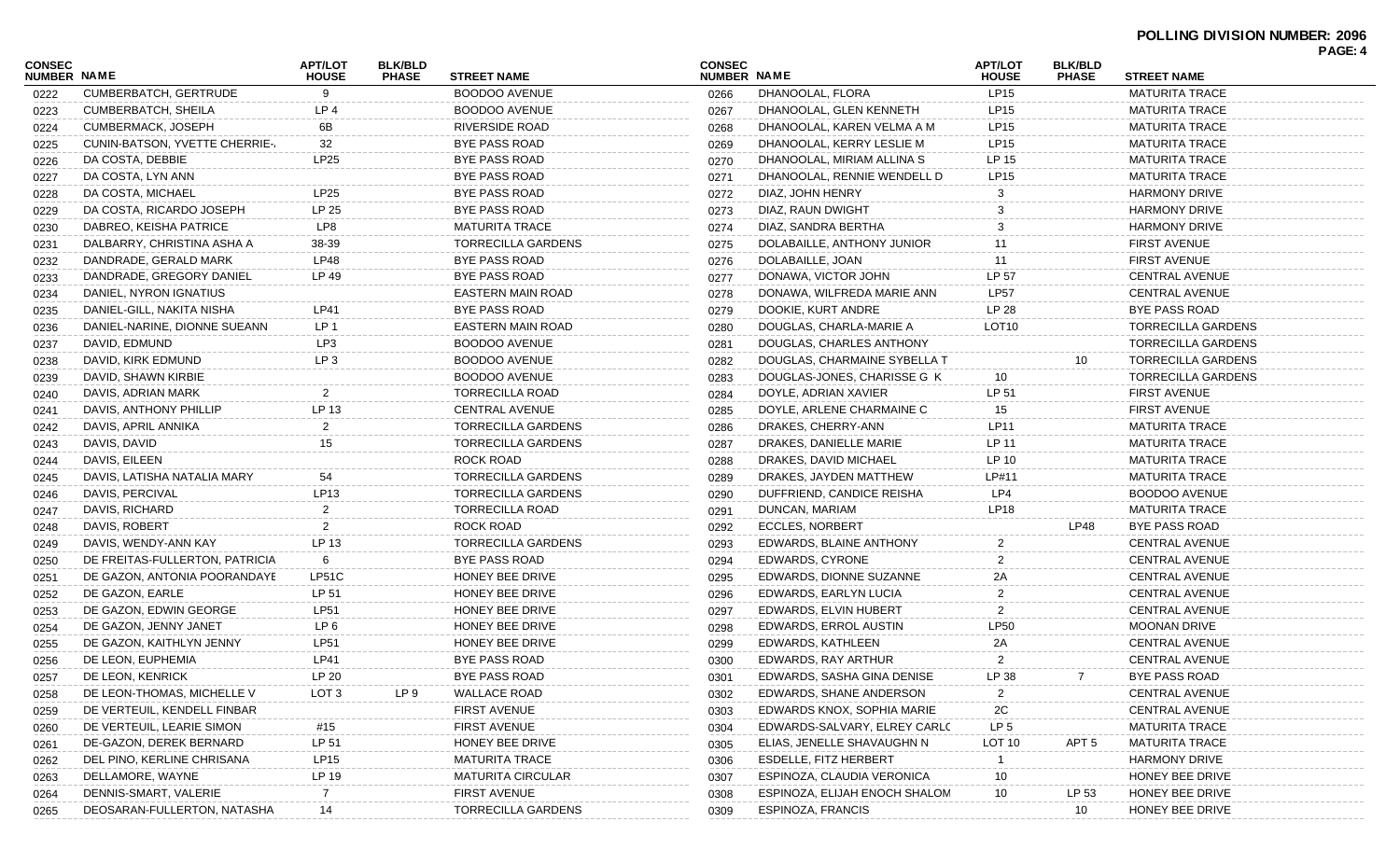| <b>CONSEC</b><br>NUMBER NAME |                               | <b>APT/LOT</b><br><b>HOUSE</b> | <b>BLK/BLD</b><br><b>PHASE</b> | <b>STREET NAME</b>        | <b>CONSEC</b><br><b>NUMBER NAME</b> |                                     | <b>APT/LOT</b><br><b>HOUSE</b> | <b>BLK/BLD</b><br><b>PHASE</b> | <b>STREET NAME</b>        | , AUL. J |
|------------------------------|-------------------------------|--------------------------------|--------------------------------|---------------------------|-------------------------------------|-------------------------------------|--------------------------------|--------------------------------|---------------------------|----------|
| 0310                         | ESPINOZA, JOSHUA ANTHONY TIMC | #10                            |                                | HONEY BEE DRIVE           | 0354                                | FULLERTON, JONATHAN ROBERT T        | #6                             |                                | <b>BYE PASS ROAD</b>      |          |
| 0311                         | ESPINOZA, SAPPHIRE ANNALISA K | #10                            |                                | HONEY BEE DRIVE           | 0355                                | <b>FULLERTON, KATHLEEN</b>          | 16                             |                                | <b>FIRST AVENUE</b>       |          |
| 0312                         | ESTAVIA, CARLEEN SHERRY MARIA | 28                             |                                | <b>BYE PASS ROAD</b>      | 0356                                | FULLERTON, KRYSTAL STACEY           | 16                             |                                | <b>FIRST AVENUE</b>       |          |
| 0313                         | EVERSLEY, BRENT ARNOLD        | LP 25                          |                                | BYE PASS ROAD             | 0357                                | FULLERTON, PATRICK GREGORY JF       | 14                             |                                | <b>FIRST AVENUE</b>       |          |
| 0314                         | FARFAN, DENZEL KAREEM         | LOT <sub>26</sub>              |                                | <b>CENTRAL AVENUE</b>     | 0358                                | FULLERTON, PATRICK JOSEPH           |                                |                                | <b>SECOND AVENUE</b>      |          |
| 0315                         | FARFAN, DEXTER                | LOT <sub>26</sub>              |                                | <b>CENTRAL AVENUE</b>     | 0359                                | FULLERTON, SHERISE IRMA AGNIT/      |                                | 16                             | <b>FIRST AVENUE</b>       |          |
| 0316                         | FARFAN, KEIRA SHANIA TAYLOR   | #26                            |                                | TORRECILLA CENTRAL        | 0360                                | FULLERTON, TINELLE NICOLE           | 16                             |                                | <b>FIRST AVENUE</b>       |          |
| 0317                         | FARINA, AMBROSE KENT          | <b>LP45</b>                    |                                | <b>BYE PASS ROAD</b>      | 0361                                | FURLONGE, DEXTER IAN                | LP4                            |                                | <b>BOODOO AVENUE</b>      |          |
| 0318                         | FARINA, AVA FRANCES           | LP95                           |                                | <b>BYE PASS ROAD</b>      | 0362                                | GADSBY, CHRISTOPHER WENDELL         | 39                             |                                | <b>CENTRAL AVENUE</b>     |          |
| 0319                         | FARINA, DONNA                 | <b>LP45</b>                    |                                | <b>BYE PASS ROAD</b>      | 0363                                | GADSBY, HADYN-JOHN YUEY ADRI/       | 38-39                          |                                | <b>CENTRAL AVENUE</b>     |          |
| 0320                         | FARINA, KENDEL JOSEPH         | LP #45                         |                                | <b>BYE PASS ROAD</b>      | 0364                                | GADSBY, JACQUELINE HELEN            | 39                             |                                | <b>CENTRAL AVENUE</b>     |          |
| 0321                         | FARINAH, CHERYL               |                                |                                | <b>EASTERN MAIN ROAD</b>  | 0365                                | GADSBY, MELVIN LENNOX               | 38-39                          |                                | <b>CENTRAL AVENUE</b>     |          |
| 0322                         | FARINAH, CURTIS               | <b>LP60</b>                    |                                | EASTERN MAIN ROAD         | 0366                                | GADSBY, SHEA JOHN XAVIER            | 39                             |                                | <b>TORRECILLA GARDENS</b> |          |
| 0323                         | FARINAH, MICHAEL DENIS        | LP45                           |                                | <b>BYE PASS ROAD</b>      | 0367                                | GALINDO, DIANNE                     |                                |                                | <b>SECOND AVENUE</b>      |          |
| 0324                         | FARINAH, MICKEL MARCUS        | OPP LP 46                      |                                | <b>BYE PASS ROAD</b>      | 0368                                | <b>GALINDO, GILLIAN NICOLE</b>      | 5                              |                                | <b>SECOND AVENUE</b>      |          |
| 0325                         | FARINAH, RICKIE               | LP 62                          |                                | EASTERN MAIN ROAD         | 0369                                | GALINDO, HEATHER DAWN ANN           |                                |                                | <b>SECOND AVENUE</b>      |          |
| 0326                         | FEBEAU, KENNY                 | LP13                           |                                | <b>MATURITA CIRCLE</b>    | 0370                                | <b>GALINDO, JASON NICHOLAS</b>      | #10                            |                                | <b>SECOND AVENUE</b>      |          |
| 0327                         | FERINA, SHARON                |                                |                                | <b>BYE PASS ROAD</b>      | 0371                                | <b>GALINDO, PERRY</b>               |                                |                                | <b>SECOND AVENUE</b>      |          |
| 0328                         | FERNANDEZ, CELINE KALIFA Q C  | # 34                           |                                | EASTERN MAIN ROAD         | 0372                                | <b>GALINDO, YVETTE</b>              |                                |                                | <b>SECOND AVENUE</b>      |          |
| 0329                         | FERNANDEZ, KENNETH LAL        | #3                             | <b>LP51</b>                    | HONEY BEE DRIVE           | 0373                                | <b>GARCIA, ALANA NICOLE</b>         | LP4                            |                                | <b>BOODOO AVENUE</b>      |          |
| 0330                         | FERNANDEZ, NILDA PATRICE O    |                                | 34                             | <b>EASTERN MAIN ROAD</b>  | 0374                                | <b>GARCIA, CATHERINE SAMANTHA M</b> | LP 51                          |                                | <b>FIRST AVENUE</b>       |          |
| 0331                         | FERNANDEZ-MC DONALD, MELISSA  |                                | #34                            | EASTERN MAIN ROAD         | 0375                                | <b>GARCIA, CHRISELLE FELICIA</b>    | LP 605                         |                                | <b>EASTERN MAIN ROAD</b>  |          |
| 0332                         | FIELDS, MAGDALEN ROSLYN       |                                |                                | <b>TORRECILLA CENTRAL</b> | 0376                                | <b>GARCIA, HAKEEM MICHAEL RYAN</b>  | LP4                            |                                | <b>BOODOO AVENUE</b>      |          |
| 0333                         | FORDE, ALLISON                | LP <sub>5</sub>                |                                | <b>BYE PASS ROAD</b>      | 0377                                | GARCIA, KAEANN JESSICA JADE         | <b>LP50</b>                    |                                | <b>FIRST AVENUE</b>       |          |
| 0334                         | FORDE, JANELLE ANGELIQUE      | #4                             |                                | TORRECILLA GARDENS        | 0378                                | <b>GARCIA, KENDELL SEON</b>         |                                | 24                             | HONEY BEE DRIVE           |          |
| 0335                         | FOURNILLIER, VERNON           | LP <sub>5</sub>                |                                | HONEY BEE DRIVE           | 0379                                | <b>GARCIA, KENDRA GABRIELLE</b>     | LP645                          |                                | EASTERN MAIN ROAD         |          |
| 0336                         | FRANCIS, ADAM RONALDO         | LP 605                         |                                | <b>EASTERN MAIN ROAD</b>  | 0380                                | <b>GARCIA, KRISTY LOUISE</b>        | LP 645                         |                                | <b>EASTERN MAIN ROAD</b>  |          |
| 0337                         | FRANCIS, GISELLE MARINA       | LP25                           |                                | <b>BYE PASS ROAD</b>      | 0381                                | <b>GARCIA, NATHALIE NAOMI</b>       | 15                             |                                | <b>FIRST AVENUE</b>       |          |
| 0338                         | FRANCIS, LLOYD RICHARD        | <b>LP20</b>                    |                                | <b>MATURITA TRACE</b>     | 0382                                | <b>GARCIA, PATRICIA</b>             | LP645                          |                                | <b>EASTERN MAIN ROAD</b>  |          |
| 0339                         | FRANCIS, PATRICIA MARIA       | 8                              |                                | <b>FIRST AVENUE</b>       | 0383                                | <b>GARCIA, SHARON ANN</b>           | LP3                            |                                | <b>BOODOO AVENUE</b>      |          |
| 0340                         | FRANCIS, PATTERSON JOHN       | LP 25                          |                                | <b>BYE PASS ROAD</b>      | 0384                                | GARCIA, STACY-ANN KIMBERLY A        | LP <sub>2</sub>                |                                | <b>FIRST AVENUE</b>       |          |
| 0341                         | FRANCIS, SHEREECE ANDREANNA   | LP26                           |                                | <b>BYE PASS ROAD</b>      | 0385                                | <b>GARCIA, WADE LINCOLN</b>         | LP3                            |                                | <b>BOODOO AVENUE</b>      |          |
| 0342                         | FRANCIS, SUSAN MARTHALYN      | LP #21                         |                                | <b>MATURITA TRACE</b>     | 0386                                | <b>GARCIA, WENDY LEEBA</b>          | LP <sub>4</sub>                |                                | <b>BOODOO AVENUE</b>      |          |
| 0343                         | FRANCOIS, ADONIS LORENZO      | <b>LP20</b>                    |                                | <b>MATURITA TRACE</b>     | 0387                                | GARCIA, ZACHARIAH LUKE              | LP 27                          |                                | <b>FIRST AVENUE</b>       |          |
| 0344                         | <b>FRANCOIS, DON JUNIOR</b>   | LP 21                          |                                | <b>MATURITA TRACE</b>     | 0388                                | <b>GARCIA-HART, NICOLE BENITA M</b> | 2                              |                                | HONEY BEE DRIVE           |          |
| 0345                         | FRANK, HAZELANN KRYSTAL       | LP <sub>2</sub>                |                                | MARIE AVENUE              | 0389                                | GBADEBO, LERRY ADETOKUNBO           | 11                             |                                | <b>TORRECILLA GARDENS</b> |          |
| 0346                         | FRANK, SAMUEL CASSIEL         | 11                             |                                | <b>HARMONY DRIVE</b>      | 0390                                | <b>GITTENS, SHIRLEY</b>             | LP3                            |                                | <b>BOODOO AVENUE</b>      |          |
| 0347                         | FULLERTON, ALICIA CATHERINE   | <b>LP 50A</b>                  |                                | <b>SECOND AVENUE</b>      | 0391                                | <b>GODEN, ATHANASIUS STEPHEN</b>    | LP43                           |                                | <b>BYE PASS ROAD</b>      |          |
| 0348                         | FULLERTON, CARLTON            |                                |                                | <b>BYE PASS ROAD</b>      | 0392                                | GODEN, ERVIN MALACHY                | LP 43                          |                                | <b>BYE PASS ROAD</b>      |          |
| 0349                         | FULLERTON, CHRISTIANA         |                                |                                | <b>SECOND AVENUE</b>      | 0393                                | <b>GODEN, GARY LEE</b>              | LP 43                          |                                | <b>BYE PASS ROAD</b>      |          |
| 0350                         | FULLERTON, CHRISTOPHER ERIC J |                                |                                | <b>SECOND AVENUE</b>      | 0394                                | <b>GOKOOL, ALEX FRANCIS B</b>       | <b>LP48</b>                    |                                | <b>BYE PASS ROAD</b>      |          |
| 0351                         | FULLERTON, DAVID ANDREW       | 16                             |                                | <b>FIRST AVENUE</b>       | 0395                                | GOKOOL, ALLISON ANDREA              | LP 47                          |                                | <b>BYE PASS ROAD</b>      |          |
| 0352                         | FULLERTON, DAVID JR           | 16                             |                                | <b>FIRST AVENUE</b>       | 0396                                | GOKOOL, SAMANTHA CHRISTIANA         | LP 48                          |                                | <b>BYE PASS ROAD</b>      |          |
| 0353                         | FULLERTON, GENEVIEVE          | LP1                            |                                | <b>SECOND AVENUE</b>      | 0397                                | GOMEZ, CARYL JANKIE                 | 30                             |                                | <b>CENTRAL AVENUE</b>     |          |
|                              |                               |                                |                                |                           |                                     |                                     |                                |                                |                           |          |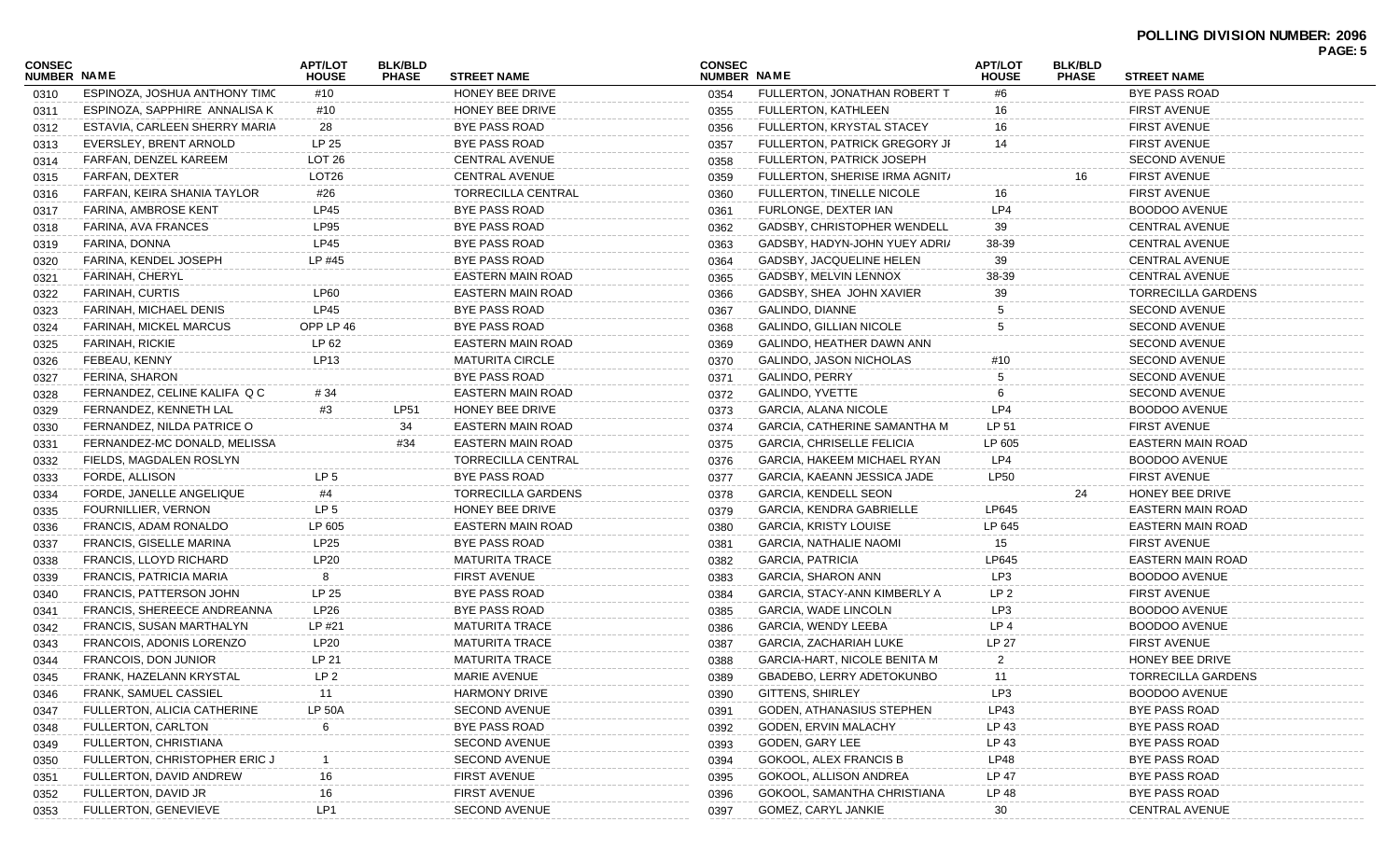#### **POLLING DIVISION NUMBER: 2096 PAGE: 6**

| <b>CONSEC</b><br><b>NUMBER NAME</b> |                                    | <b>APT/LOT</b><br><b>HOUSE</b> | <b>BLK/BLD</b><br><b>PHASE</b> | <b>STREET NAME</b>        | <b>CONSEC</b><br><b>NUMBER NAME</b> |                                 | <b>APT/LOT</b><br><b>HOUSE</b> | <b>BLK/BLD</b><br><b>PHASE</b> | <b>STREET NAME</b>       | r AGL. V |
|-------------------------------------|------------------------------------|--------------------------------|--------------------------------|---------------------------|-------------------------------------|---------------------------------|--------------------------------|--------------------------------|--------------------------|----------|
| 0398                                | <b>GOMEZ, COLIN DEXTER</b>         | LOT <sub>5</sub>               | LP 55                          | <b>FIRST AVENUE</b>       | 0442                                | HAYNES, DAVID                   | LP7                            |                                | <b>MATURITA TRACE</b>    |          |
| 0399                                | <b>GOMEZ, COLIN EARL</b>           | LOT 5                          |                                | <b>FIRST AVENUE</b>       | 0443                                | HAYNES, HELEN                   | LP7                            |                                | <b>MATURITA TRACE</b>    |          |
| 0400                                | GOMEZ, KEN                         | LP 32                          |                                | <b>MATURITA CIRCLE</b>    | 0444                                | HAYNES, HELENA PETROVNA         | 27                             |                                | <b>CENTRAL AVENUE</b>    |          |
| 0401                                | GOMEZ, MAUREEN MAYANA AGATH        | LP4                            |                                | <b>MATURITA CIRCULAR</b>  | 0445                                | HAYNES, JIMMY JEFFREY           | LP7                            |                                | <b>MATURITA TRACE</b>    |          |
| 0402                                | GOMEZ, SHARON PAULA                | 5                              |                                | <b>FIRST AVENUE</b>       | 0446                                | HAYNES, JOSHUA DANIEL DAVID     | LP #7                          |                                | <b>MATURITA TRACE</b>    |          |
| 0403                                | <b>GONZALES, BRIDGET</b>           |                                |                                | <b>EASTERN MAIN ROAD</b>  | 0447                                | HAYNES, LA-KEISHA AYANNA        | LP 7                           |                                | <b>MATURITA TRACE</b>    |          |
| 0404                                | GONZALES, CAMELA DENA              | 11                             |                                | HONEY BEE DRIVE           | 0448                                | HAYNES, NEHRU EMMETH            | 27                             |                                | <b>CENTRAL AVENUE</b>    |          |
| 0405                                | <b>GONZALES, CYRIL</b>             | 2B                             |                                | <b>WALLACE ROAD</b>       | 0449                                | HAYNES, NYERERE FIDEL           | 27                             |                                | CENTRAL AVENUE           |          |
| 0406                                | GONZALES, HAYDEN ALPHEUS           | 11                             |                                | HONEY BEE DRIVE           | 0450                                | HAYNES, ROSLYN EUGENIA          | 27                             |                                | <b>CENTRAL AVENUE</b>    |          |
| 0407                                | GONZALES, MICHAEL ALDRIC           | 11                             |                                | HONEY BEE DRIVE           | 0451                                | HAYNES, SHIRLAN AYANNA          | LP7                            |                                | <b>MATURITA TRACE</b>    |          |
| 0408                                | <b>GONZALES, NADINE ALICIA</b>     | 11                             |                                | HONEY BEE DRIVE           | 0452                                | HAYNES, THELMA                  | LP10                           |                                | <b>MATURITA TRACE</b>    |          |
| 0409                                | GONZALES, RICARDO ANTONIO          | 11                             |                                | HONEY BEE DRIVE           | 0453                                | HAYNES, TIMOTHY GLENFORD        | LP7                            |                                | <b>MATURITA TRACE</b>    |          |
| 0410                                | <b>GONZALEZ, FREDERICK MICHAEL</b> | #3                             |                                | <b>LEWIS LANE</b>         | 0454                                | HAZZARD, HENRY JOSHUA           |                                |                                | <b>SECOND AVENUE</b>     |          |
| 0411                                | GONZALEZ, MICA MICHELE             |                                |                                | <b>LEWIS LANE</b>         | 0455                                | HENRY, CAMILLA ELDA             | LP 17                          |                                | <b>MATURITA TRACE</b>    |          |
| 0412                                | GOODLUCK, STACEY ANN LAVERN        | 1C                             |                                | <b>HARMONY DRIVE</b>      | 0456                                | HERNANDEZ, CRYSTAL JANELLE SL   | 24                             |                                | EASTERN MAIN ROAD        |          |
| 0413                                | GOOKOOL, LENNARD KRISHNA           | LP 54                          |                                | <b>FIRST AVENUE</b>       | 0457                                | HERNANDEZ, HAYDEN               |                                |                                | EASTERN MAIN ROAD        |          |
| 0414                                | GOOKOOL, LENNY                     | LP 54                          |                                | <b>FIRST AVENUE</b>       | 0458                                | HERNANDEZ, JADA JIMMELA         | <b>LP52</b>                    |                                | <b>MOONAN DRIVE</b>      |          |
| 0415                                | GOOKOOL, VICKI RISHMA              | LP 54                          |                                | <b>FIRST AVENUE</b>       | 0459                                | HERNANDEZ, JIMMEL KERLON        | LP52                           |                                | <b>MOONAN DRIVE</b>      |          |
| 0416                                | GOPIE, ANNALISE NAEMA              |                                | 5                              | <b>FIRST AVENUE</b>       | 0460                                | HERNANDEZ, MARTHA LOLA          | 24                             |                                | EASTERN MAIN ROAD        |          |
| 0417                                | <b>GOPIE, GARETH RUSSELL</b>       | #11                            |                                | <b>FIRST AVENUE</b>       | 0461                                | HERNANDEZ, SHIRLEY              | LP 51                          |                                | <b>MATURITA CIRCULAR</b> |          |
| 0418                                | GOPIE, RUSSELL                     | LP10A                          |                                | <b>FIRST AVENUE</b>       | 0462                                | HERNANDEZ, VANESSA DEBORAH      | 24                             |                                | <b>EASTERN MAIN ROAD</b> |          |
| 0419                                | GORDON, AARON BRENT STEPHEN        | 26                             |                                | TORRECILLA CENTRAL        | 0463                                | HERNANDEZ-BOBB, CAMILLE P       | 39                             |                                | <b>BOODOO AVENUE</b>     |          |
| 0420                                | GREY, KAFI LINDY LISEL             |                                |                                | HONEY BEE DRIVE           | 0464                                | HINDS, BOLVINA CECILIA          | LP 21                          |                                | <b>MATURITA TRACE</b>    |          |
| 0421                                | <b>GREY, LEON ARTHUR LAWRENCE</b>  | 14                             |                                | HONEY BEE DRIVE           | 0465                                | HINDS, JEFFREY EDWIN            |                                |                                | <b>MATURITA TRACE</b>    |          |
| 0422                                | GRIFFITH, DION AMBROSE JUNIOR      | 56                             |                                | <b>TORRECILLA GARDENS</b> | 0466                                | HINDS, KIRT DOUGLAS             |                                |                                | EASTERN MAIN ROAD        |          |
| 0423                                | <b>GRIFFITH, GREER</b>             |                                | LP#13                          | <b>TORRECILLA ROAD</b>    | 0467                                | HINDS, LEE JORDANN              | LP <sub>2</sub>                |                                | <b>BOODOO AVENUE</b>     |          |
| 0424                                | GRIFFITH-LIVERPOOL, PATRICIA U /   | 12                             |                                | <b>MARIE AVENUE</b>       | 0468                                | HINDS, MICHAEL GILBERT          | <b>LP11</b>                    |                                | <b>MATURITA TRACE</b>    |          |
| 0425                                | GUISEPPI, LYNDON RODNEY W          | LP19                           |                                | <b>MATURITA CIRCLE</b>    | 0469                                | HINDS, NOEL NICHOLAS            | OPP. LP31                      |                                | EASTERN MAIN ROAD        |          |
| 0426                                | GULSTON-SHALLOW, SHERRIL HAS       | 5                              |                                | <b>HARMONY DRIVE</b>      | 0470                                | HINDS, ROSE MARIE MICHELLE      | LP33                           |                                | <b>BOODOO AVENUE</b>     |          |
| 0427                                | HACKSHAW, SHINIECE ANIMOY          | LP <sub>3</sub>                |                                | <b>BOODOO AVENUE</b>      | 0471                                | HINDS, SHENELLE LEANNA          | LP 3                           |                                | <b>BOODOO AVENUE</b>     |          |
| 0428                                | HALL, MARJORIE                     | LP16                           |                                | <b>MATURITA CIRCLE</b>    | 0472                                | HINDS, SIMONE ROSE MARY         | LP3                            |                                | <b>BOODOO AVENUE</b>     |          |
| 0429                                | HALL, ST CLAIR O'BRIEN             | LOT <sub>16</sub>              |                                | <b>MATURITA CIRCLE</b>    | 0473                                | HINDS, STEPHEN                  | 3                              |                                | MARIE AVENUE             |          |
| 0430                                | HAMILTON, KENEISHA JONEL           | #23                            |                                | HONEY BEE DRIVE           | 0474                                | HITLAL-FERNANDEZ, MARTINA       | LP 51                          | 3                              | HONEY BEE DRIVE          |          |
| 0431                                | <b>HAMILTON, KENRICK</b>           | 23                             |                                | HONEY BEE DRIVE           | 0475                                | HOMER, CAROL LUCY               | LP 13                          |                                | <b>MATURITA CIRCLE</b>   |          |
| 0432                                | <b>HAMILTON-PIERRE, CELIA</b>      | <b>LP51</b>                    |                                | <b>CENTRAL AVENUE</b>     | 0476                                | HOMER, CORIANNA NATASHA ANDF    | LP <sub>13</sub> A             |                                | <b>MATURITA CIRCLE</b>   |          |
| 0433                                | HAMLET, AYANA NACOLA               | LP 25                          |                                | BYE PASS ROAD             | 0477                                | HOMER, MESHACH JOSHUA           |                                |                                | SECOND AVENUE            |          |
| 0434                                | HAMLET, JENELLE TAMARA             | LP25                           |                                | BYE PASS ROAD             | 0478                                | HOMER, PETER SASHA VLADIRMIR    | LP52                           |                                | <b>MOONAN DRIVE</b>      |          |
| 0435                                | HAMLET, RENIKA JOSANNE             | LP 28                          |                                | BYE PASS ROAD             | 0479                                | HOMER, SABRINA CARINA           | LP52                           |                                | <b>MOONAN DRIVE</b>      |          |
| 0436                                | HANNAWAY, DON ADRIAN SHAWN         |                                | 24B                            | HONEY BEE DRIVE           | 0480                                | HOMER, SHERRAD HANNIBAL JOHN    | LP52                           |                                | <b>MOONAN DRIVE</b>      |          |
| 0437                                | HARPER, ECLYN REMEULA              | LOT 9                          |                                | ICE FACTORY ROAD          | 0481                                | HOMER, SONIA REVA MEREDITH      | LP52                           |                                | <b>MOONAN DRIVE</b>      |          |
| 0438                                | HARPER, EDWARD ALSTON              | 9                              |                                | <b>TORRECILLA GARDENS</b> | 0482                                | <b>HOMER, STIRLING NICKOLAI</b> | <b>PL52</b>                    |                                | <b>MOONAN DRIVE</b>      |          |
| 0439                                | HARRIPAUL, ELTON EDGAR             | LP13A                          |                                | <b>MATURITA CIRCULAR</b>  | 0483                                | HOMER-BLACKMAN, SOLANGE K A     | LP52                           |                                | <b>MOONAN DRIVE</b>      |          |
| 0440                                | HART, JOHN ANTHONY                 | 2                              |                                | HONEY BEE DRIVE           | 0484                                | HOSTEN, IAN GREGORY             | OPP LP 2                       |                                | <b>MATURITA CIRCULAR</b> |          |
| 0441                                | HAYNES, DARIUS KAWME               | 27                             |                                | <b>CENTRAL AVENUE</b>     | 0485                                | HUDSON, DON SHERWYN             | LP 18                          |                                | <b>EASTERN MAIN ROAD</b> |          |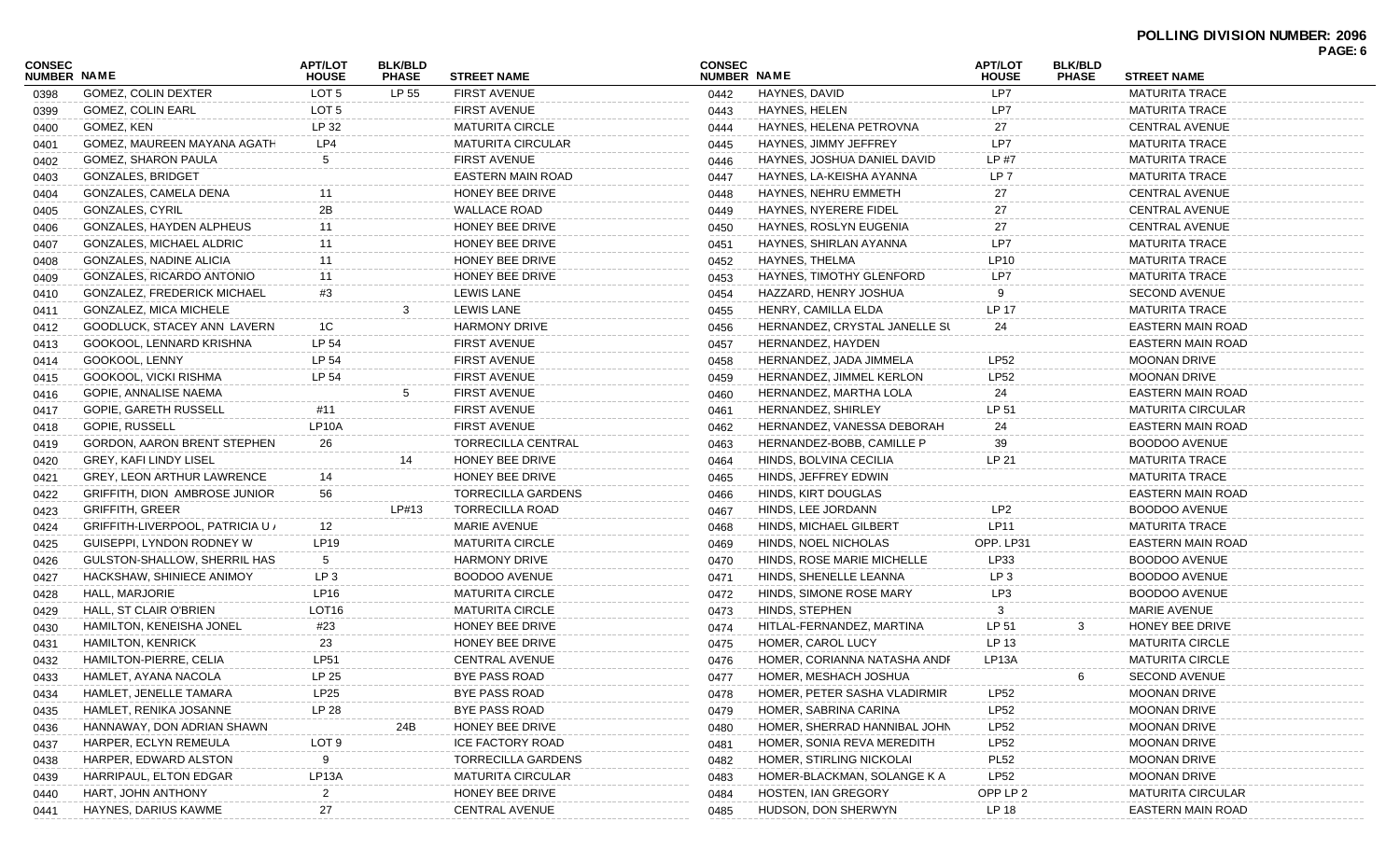#### **POLLING DIVISION NUMBER: 2096 PAGE: 7**

|                              |                               |                                |                                |                           |                              |                               |                                |                                |                           | <b>PAGE:</b> |
|------------------------------|-------------------------------|--------------------------------|--------------------------------|---------------------------|------------------------------|-------------------------------|--------------------------------|--------------------------------|---------------------------|--------------|
| <b>CONSEC</b><br>NUMBER NAME |                               | <b>APT/LOT</b><br><b>HOUSE</b> | <b>BLK/BLD</b><br><b>PHASE</b> | <b>STREET NAME</b>        | <b>CONSEC</b><br>NUMBER NAME |                               | <b>APT/LOT</b><br><b>HOUSE</b> | <b>BLK/BLD</b><br><b>PHASE</b> | <b>STREET NAME</b>        |              |
| 0486                         | HUGGINS, YISHAI NATHANAEL     | LP A 2                         |                                | <b>MATURITA TRACE</b>     | 0530                         | KING, HOLLIS                  | LP <sub>5</sub>                |                                | <b>BOODOO AVENUE</b>      |              |
| 0487                         | HURDLE, EILEEN ALMIE          | 7D                             |                                | ROCK ROAD                 | 0531                         | KING, NEAL JERRY              |                                |                                | <b>MATURITA TRACE</b>     |              |
| 0488                         | HUYGHEW, AVIANNE NATASHA      | LP48A                          |                                | BYE PASS ROAD             | 0532                         | KING, SHELDON DAVID           |                                |                                | MARIE AVENUE              |              |
| 0489                         | HUYGHEW, KISHON KENNY         | LP 48 A                        |                                | BYE PASS ROAD             | 0533                         | KING, SHELLESE JENELLE JORDAN | OPP LP 4                       |                                | BOODOO AVENUE             |              |
| 0490                         | HUYGHEW, KWAMI KOFI           | 48A                            | LP 46                          | BYE PASS ROAD             | 0534                         | KING, TRACY-ANN DEALIS        | LOT 10                         |                                | <b>TORRECILLA CENTRAL</b> |              |
| 0491                         | HUYGHEW, ODETTE MADLINE       | LP 48 A                        | 12                             | BYE PASS ROAD             | 0535                         | LA COA, ANTHONY ASHTON        | 28                             |                                | <b>BYE PASS ROAD</b>      |              |
| 0492                         | HUYGHEW, SHERMAN IAN          | LP48                           |                                | BYE PASS ROAD             | 0536                         | LA COA, BERNADETTE MARSHA     | LP28                           |                                | <b>BYE PASS ROAD</b>      |              |
| 0493                         | INNISS, JULIANA KIMBERLY      | 15                             |                                | <b>SECOND AVENUE</b>      | 0537                         | LA CROIX, DEBRA               | 13                             |                                | <b>FIRST AVENUE</b>       |              |
| 0494                         | ISAAC, KINDA KEISHA           | <b>LP11</b>                    |                                | <b>MATURITA TRACE</b>     | 0538                         | LA CROIX, EDWARD ALEXANDER    | 13                             |                                | <b>FIRST AVENUE</b>       |              |
| 0495                         | ISAAC, NICHOLAI DAVID         | LP 36                          |                                | <b>BYE PASS ROAD</b>      | 0539                         | LA CROIX, HENRY               | 13                             |                                | <b>FIRST AVENUE</b>       |              |
| 0496                         | <b>ISAAC, VENANTIUS</b>       | LP4                            |                                | <b>MATURITA CIRCULAR</b>  | 0540                         | LA CROIX, JENNA LUMSOY        | 13                             |                                | <b>FIRST AVENUE</b>       |              |
| 0497                         | ISAAC-THOMAS, NIKESHA KHADINE | LP 50                          |                                | <b>SECOND AVENUE</b>      | 0541                         | LA CROIX, ONIKA LISSEL        | 13                             |                                | <b>FIRST AVENUE</b>       |              |
| 0498                         | JACOB, GODFREY                |                                |                                | <b>TORRECILLA GARDENS</b> | 0542                         | LA FON, RACHAEL UNA           | LP <sub>2</sub>                |                                | <b>FIRST AVENUE</b>       |              |
| 0499                         | JAMES, CAROLINE MERLE         | <b>LP24</b>                    |                                | <b>MATURITA TRACE</b>     | 0543                         | LA ROCHE, FABIAN              |                                |                                | BOODOO AVENUE             |              |
| 0500                         | JAMES, DOMINIC                | <b>LP52</b>                    |                                | HONEY BEE DRIVE           | 0544                         | LA ROCHE, THERESA JOAN        | LP 34                          |                                | <b>BYE PASS ROAD</b>      |              |
| 0501                         | JAMES, KIRBYSA KIRBELLA       | <b>LP52</b>                    |                                | HONEY BEE DRIVE           | 0545                         | LA RODE, KAPHIA RUTH AUDRA    | 17                             | LP 7                           | <b>MATURITA TRACE</b>     |              |
| 0502                         | JAMES, LYDIA CHRISTIANA       | <b>LP50</b>                    |                                | BYE PASS ROAD             | 0546                         | LA ROSE, LARISSA RIANNA T     | LP <sub>3</sub>                |                                | <b>MATURITA TRACE</b>     |              |
| 0503                         | JAMES, MABEL MARY             | <b>LP52</b>                    |                                | HONEY BEE DRIVE           | 0547                         | LA ROSE, NIKKI DIONNE         | LP 11                          |                                | <b>HARMONY DRIVE</b>      |              |
| 0504                         | JAMES, MARCUS PAUL JR         | <b>LP17</b>                    |                                | <b>MATURITA TRACE</b>     | 0548                         | LA ROSE, RUFINA               | LP <sub>3</sub>                |                                | <b>MATURITA TRACE</b>     |              |
| 0505                         | JAMES, TISHANNA BRIANA        | LP 51                          |                                | <b>MOONAN DRIVE</b>       | 0549                         | LA ROSE-JEREMIAH, GERYN-ANNE  | LP3                            |                                | <b>MATURITA TRACE</b>     |              |
| 0506                         | JEREMIAH, DALE JUNIOR         | LP3                            |                                | <b>MATURITA TRACE</b>     | 0550                         | LABAN, ELIZABETH MARY         |                                |                                | RIVERSIDE ROAD            |              |
| 0507                         | JHARRI, KIMBERLY CRYSTAL      | 9                              |                                | <b>BOODOO AVENUE</b>      | 0551                         | LABAN, GEOFF DOLAN            |                                |                                | <b>RIVERSIDE ROAD</b>     |              |
| 0508                         | JOHN, KEISHA NAKETA RAMONA    | 24A                            |                                | HONEY BEE DRIVE           | 0552                         | LABAN, GEORGE JUNIOR          |                                |                                | <b>RIVERSIDE ROAD</b>     |              |
| 0509                         | JOHNSON, BISNATH              |                                | LP 50/1                        | <b>FIRST AVENUE</b>       | 0553                         | LABAN, JASON MARIO            |                                |                                | <b>RIVERSIDE ROAD</b>     |              |
| 0510                         | JOHNSON, DESMOND ANDREW       |                                | #3                             | <b>MATURITA TRACE</b>     | 0554                         | LALCHAN, INDRA RANIE          | LP32                           |                                | <b>BYE PASS ROAD</b>      |              |
| 0511                         | JOHNSON, KEVIN MUKESH         | LP50/1                         |                                | <b>FIRST AVENUE</b>       | 0555                         | LALL, MELISSA SAMANTA         | 5                              |                                | <b>WALLACE ROAD</b>       |              |
| 0512                         | JOHNSON, SAROJANIE YVONNE     | LP50/1                         |                                | <b>FIRST AVENUE</b>       | 0556                         | LAWRENCE, DEVADOSS DAVID      | LOT3&4                         |                                | <b>CENTRAL AVENUE</b>     |              |
| 0513                         | JOHNSON, WAYNE JEROME         | OPP LP 50                      |                                | <b>FIRST AVENUE</b>       | 0557                         | LAWRENCE, RUTH                | LOT3&4                         |                                | <b>CENTRAL AVENUE</b>     |              |
| 0514                         | JONES, GILLIAN THERESA        | LP1                            |                                | <b>BOODOO AVENUE</b>      | 0558                         | LAYNE, ARIEL SIMONE           | LP 46                          |                                | <b>BYE PASS ROAD</b>      |              |
| 0515                         | JONES, MIKYLE MARICIO JABARI  | LP 1                           |                                | <b>BOODOO AVENUE</b>      | 0559                         | LAYNE, AULDRICA MARIA         | LP 47                          |                                | <b>BYE PASS ROAD</b>      |              |
| 0516                         | JONES, RONDELL VINCENT S      | LP <sub>1</sub>                |                                | <b>BOODOO AVENUE</b>      | 0560                         | LAYNE, DILLON LAWRENCE C      | 47                             |                                | <b>BYE PASS ROAD</b>      |              |
| 0517                         | JONES-CALISTE, JAMEELA ALEEMA | LP11                           |                                | <b>MATURITA TRACE</b>     | 0561                         | LAYNE, RUDOLPH                | <b>LP47</b>                    |                                | BYE PASS ROAD             |              |
| 0518                         | JOSEPH, CYRIL                 | <b>LP60</b>                    |                                | <b>EASTERN MAIN ROAD</b>  | 0562                         | LE BLANC, TEVON MICHAEL       | LP3                            |                                | BOODOO AVENUE             |              |
| 0519                         | JOSEPH, EUGENE JOHN           | <b>LP41</b>                    |                                | BYE PASS ROAD             | 0563                         | LE BLANC, TRACEY NEELA        | OPP LP 3                       |                                | BOODOO AVENUE             |              |
| 0520                         | JOSEPH, JENNIFER PATRICIA     | LP <sub>2</sub>                |                                | <b>MATURITA TRACE</b>     | 0564                         | LE BLANC, TRAVIS NEIL         | LP <sub>3</sub>                |                                | BOODOO AVENUE             |              |
| 0521                         | JOSEPH, KAYLA ALEXANDRIA      | LP 22                          |                                | MATURITA CIRCULAR         | 0565                         | LE QUAY, ESME BRIDGET         | LP49G                          |                                | BYE PASS ROAD             |              |
| 0522                         | JOSEPH, LYSTRA MARSOLA        | LP45                           |                                | <b>BYE PASS ROAD</b>      | 0566                         | LE QUAY, KURT STEPHEN         | LP49G                          |                                | BYE PASS ROAD             |              |
| 0523                         | JOSEPH, PETER                 | LP <sub>2</sub>                |                                | <b>MATURITA TRACE</b>     | 0567                         | LE QUAY, STACEY ELIZABETH     | LP49G                          |                                | BYE PASS ROAD             |              |
| 0524                         | JOSEPH, TASHA SAMANTHA        | LP 43                          |                                | BYE PASS ROAD             | 0568                         | LE QUAY-CHIN, SHELLEY C D     | LP 49                          |                                | BYE PASS ROAD             |              |
| 0525                         | JOSEPH, WENDY ANN MICHELLE    | 22                             |                                | <b>BYE PASS ROAD</b>      | 0569                         | LEGAY, ALIKA SYDNEE           |                                |                                | HONEY BEE DRIVE           |              |
| 0526                         | KALLICHARAN, GILLIAN PETRINA  | LP <sub>4</sub>                |                                | BOODOO AVENUE             | 0570                         | LEON, ALTHEA KATHY-ANN        | LP <sub>3</sub>                |                                | <b>BOODOO AVENUE</b>      |              |
| 0527                         | KHAN, YAKIN                   | 19                             |                                | <b>MATURITA CIRCLE</b>    | 0571                         | LEON, ELZYINA JEAN            | LP3                            |                                | <b>BOODOO AVENUE</b>      |              |
| 0528                         | KHAN-MARIN, BEBE HALIMA       | LP2 19                         |                                | <b>MATURITA CIRCLE</b>    | 0572                         | LEON, KELVIN                  | LP3                            |                                | <b>BOODOO AVENUE</b>      |              |
| 0529                         | KING, FELIX EMMANUEL          | <b>LP52</b>                    |                                | <b>MOONAN DRIVE</b>       | 0573                         | LEON, RALPH                   | LP3                            |                                | <b>BOODOO AVENUE</b>      |              |
|                              |                               |                                |                                |                           |                              |                               |                                |                                |                           |              |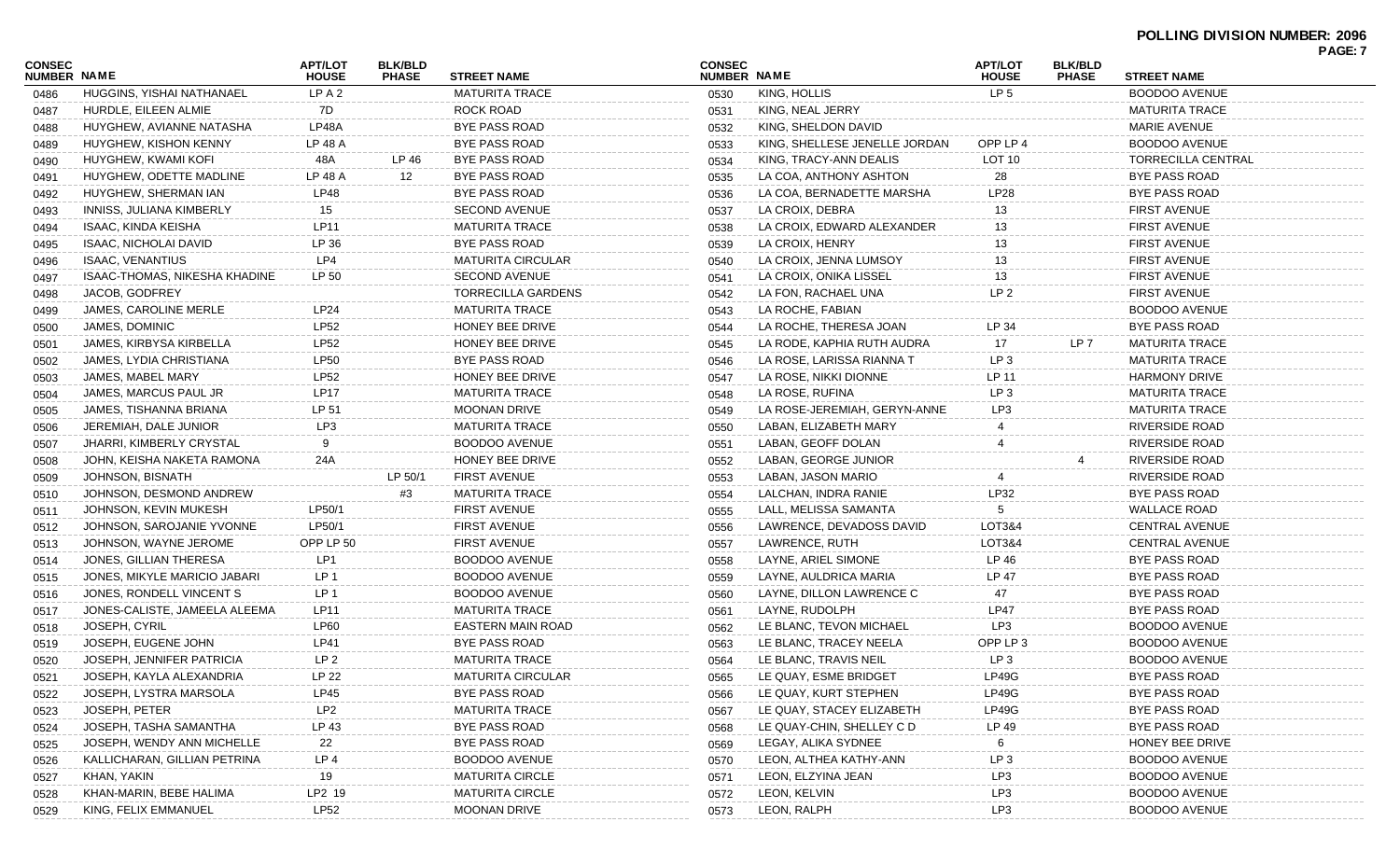|                              |                                |                                |                                |                          |                              |                               |                                |                                |                           | PAGE: 8 |
|------------------------------|--------------------------------|--------------------------------|--------------------------------|--------------------------|------------------------------|-------------------------------|--------------------------------|--------------------------------|---------------------------|---------|
| <b>CONSEC</b><br>NUMBER NAME |                                | <b>APT/LOT</b><br><b>HOUSE</b> | <b>BLK/BLD</b><br><b>PHASE</b> | <b>STREET NAME</b>       | <b>CONSEC</b><br>NUMBER NAME |                               | <b>APT/LOT</b><br><b>HOUSE</b> | <b>BLK/BLD</b><br><b>PHASE</b> | <b>STREET NAME</b>        |         |
| 0574                         | LEON, SEAN ANTHONY             |                                |                                | <b>BOODOO AVENUE</b>     | 0618                         | MANGRAY, DANIELLE JODIE       |                                |                                | <b>FIRST AVENUE</b>       |         |
| 0575                         | LEON, SHAWNELL ELZYINA         | LP3                            |                                | <b>BOODOO AVENUE</b>     | 0619                         | MANGRAY, DOMINIC JAMAL        |                                |                                | <b>FIRST AVENUE</b>       |         |
| 0576                         | LEON, SHERVON NICO             | LP3                            |                                | <b>BOODOO AVENUE</b>     | 0620                         | MANGRAY, SHERMA               |                                |                                | <b>FIRST AVENUE</b>       |         |
| 0577                         | LEON, TESHA SHELLYANN          | LP3                            |                                | <b>BOODOO AVENUE</b>     | 0621                         | MANGROO, BIBI FARRIE          | LP4                            |                                | <b>BOODOO AVENUE</b>      |         |
| 0578                         | LEQUAY, MATTHEW STEPHEN        | LP49                           |                                | BYE PASS ROAD            | 0622                         | MANGROO, JUNIOR               | LP4                            |                                | <b>BOODOO AVENUE</b>      |         |
| 0579                         | LEWIS, AKEEMA MEGAN            | LP5                            |                                | <b>MATURITA TRACE</b>    | 0623                         | MANNETTE, CARRISA COLETTE     | # 26                           |                                | <b>TORRECILLA CENTRAL</b> |         |
| 0580                         | LEWIS, ALLISON KAREN           | LP <sub>5</sub>                |                                | <b>BOODOO AVENUE</b>     | 0624                         | MANNETTE, JOELLE ANALISA      | #22- 23                        |                                | <b>TORRECILLA GARDENS</b> |         |
| 0581                         | LEWIS, ARRYL MARYUM CAMILLE    | 9                              |                                | HONEY BEE DRIVE          | 0625                         | MANNETTE, MEGAN SOLANGE       | 26-27                          |                                | <b>TORRECILLA CENTRAL</b> |         |
| 0582                         | LEWIS, CECIL EARL              | <b>LP96</b>                    |                                | BYE PASS ROAD            | 0626                         | MANNETTE, RACHAEL THERESA     | 26-27                          |                                | <b>TORRECILLA CENTRAL</b> |         |
| 0583                         | LEWIS, CHERYL ISABELLE         | 9                              |                                | HONEY BEE DRIVE          | 0627                         | MANNETTE, ROSLYN CHRISTIANA   | 26-27                          |                                | <b>CENTRAL AVENUE</b>     |         |
| 0584                         | LEWIS, JAEL                    | LP 49 G                        |                                | BYE PASS ROAD            | 0628                         | MANNETTE, ROXANNE FRANCES     | 2627                           |                                | <b>CENTRAL AVENUE</b>     |         |
| 0585                         | LEWIS, JASON PHILLIP           |                                |                                | <b>MATURITA TRACE</b>    | 0629                         | MANNETTE, STEPHEN MATHEW      | 26-27                          |                                | <b>CENTRAL AVENUE</b>     |         |
| 0586                         | LEWIS, JULIEN                  | LP49                           |                                | BYE PASS ROAD            | 0630                         | MANNETTE, TREVOR ANDERSON S   | LP605                          |                                | <b>EASTERN MAIN ROAD</b>  |         |
| 0587                         | LEWIS, KIMBERLEY AKEISHA V     | LP2                            |                                | <b>LEWIS LANE</b>        | 0631                         | MANRAKHAN, ANJANIE            | LP <sub>2</sub>                |                                | <b>TORRECILLA CENTRAL</b> |         |
| 0588                         | LEWIS, MELVILLE LAWRENCE       | <b>LP51</b>                    |                                | HONEY BEE DRIVE          | 0632                         | MANRAKHAN, RAVINDRA PETER     | LP <sub>2</sub>                |                                | <b>TORRECILLA CENTRAL</b> |         |
| 0589                         | LEWIS, MICAH DANIJEL           | <b>LP59</b>                    |                                | <b>MOONAN DRIVE</b>      | 0633                         | MARAJ-JOHNSON, VINDRA         | LP1                            |                                | <b>FIRST AVENUE</b>       |         |
| 0590                         | LEWIS, MICHAEL                 | LP49G                          |                                | <b>BYE PASS ROAD</b>     | 0634                         | MARCANO, VALARIE CHERRY-ANN   |                                | #24A                           | HONEY BEE DRIVE           |         |
| 0591                         | LEWIS, MICHAEL JR              | LP49G                          |                                | BYE PASS ROAD            | 0635                         | MARQUIS, MELISSA JOELLA       | LP3                            |                                | <b>BOODOO AVENUE</b>      |         |
| 0592                         | LEWIS, SHENNEL SHARON A        | LP <sub>2</sub>                |                                | <b>MATURITA TRACE</b>    | 0636                         | MARQUIS, ROSEANN SYLVIA       | #54                            |                                | <b>TORRECILLA GARDENS</b> |         |
| 0593                         | LEZAMA, MICHELE                | 7                              |                                | <b>SECOND AVENUE</b>     | 0637                         | MARSHALL, ALEX SAMUEL         | LP 20                          |                                | <b>MATURITA TRACE</b>     |         |
| 0594                         | LEZAMA, REBECCA LUCY           | 7                              |                                | <b>SECOND AVENUE</b>     | 0638                         | MARTINEZ, DARSEL RENE LAMIA   | LP3                            |                                | <b>BOODOO AVENUE</b>      |         |
| 0595                         | LEZAMA, SHANNON SARAH          | -7                             |                                | <b>SECOND AVENUE</b>     | 0639                         | MARTINEZ. DIEGO KYLE LUKE     | LP3                            |                                | <b>BOODOO AVENUE</b>      |         |
| 0596                         | LEZAMA, WALTER ANTHONY         | $\overline{7}$                 |                                | <b>SECOND AVENUE</b>     | 0640                         | MARTINEZ, ELSIE MARY          | 11A                            |                                | <b>MATURITA TRACE</b>     |         |
| 0597                         | LIMA, MONIQUE MARY ANN ANGEL   | LP 8                           |                                | <b>MATURITA TRACE</b>    | 0641                         | MARTINEZ, SHARON              | 7D                             |                                | ROCK ROAD                 |         |
| 0598                         | LIMA-RAMKISSOON, MELLISSA ALIC | LP 8                           |                                | <b>MATURITA TRACE</b>    | 0642                         | MASSY, PAUL JUNIOR            |                                |                                | <b>SECOND AVENUE</b>      |         |
| 0599                         | LINCOLN, WAYNE LARIMORE        | 8                              |                                | <b>MATURITA TRACE</b>    | 0643                         | MATTHEWS, DILANNE SHENICE     | LOT <sub>17</sub>              |                                | <b>CENTRAL AVENUE</b>     |         |
| 0600                         | LIVERPOOL, HOLLIS              |                                |                                | <b>MARIE AVENUE</b>      | 0644                         | MATTHEWS, HOLLISTER DECLAN    | LOT <sub>17</sub>              |                                | <b>CENTRAL AVENUE</b>     |         |
| 0601                         | LIVERPOOL, HUGGINS FELIX       | LP 2                           |                                | <b>MARIE AVENUE</b>      | 0645                         | MAYNARD, ANDRE NIGEL          | <b>LP54</b>                    |                                | <b>FIRST AVENUE</b>       |         |
| 0602                         | LOCHAN, LISA NALINI            | LP9                            |                                | <b>MATURITA TRACE</b>    | 0646                         | MC CALLISTER, EOYON           | 15                             |                                | <b>WALLACE ROAD</b>       |         |
| 0603                         | LODAI, ALANA GAIL              | LP <sub>2</sub>                |                                | <b>MARIE AVENUE</b>      | 0647                         | MC DAVID, ROUMONA RILEY D     | 2                              |                                | COCORITALL ROAD           |         |
| 0604                         | LONDON, CURTIS MATHEW          | <b>LP47</b>                    |                                | <b>BYE PASS ROAD</b>     | 0648                         | MC INTOSH, INEZ THERESA       | LP 22                          |                                | <b>BYE PASS ROAD</b>      |         |
| 0605                         | LONDON, DAVID TIMOTHY          | <b>LP14</b>                    |                                | <b>BYE PASS ROAD</b>     | 0649                         | MC INTOSH, NAPHTALI SOPHIA    | #9                             |                                | <b>TORRECILLA GARDENS</b> |         |
| 0606                         | LONDON, KWASI PETER            | LP 51                          | 19                             | TORRECILLA CENTRAL       | 0650                         | MC KIE, CASSI ANN FADONNA     | 8                              |                                | <b>SECOND AVENUE</b>      |         |
| 0607                         | LONDON, KYLAH-ANN              | LP 47                          |                                | <b>BYE PASS ROAD</b>     | 0651                         | MC KIE, JHAYE CHAYENNE        |                                | 8                              | <b>SECOND AVENUE</b>      |         |
| 0608                         | LOPEZ, LEARIE                  | LP 42                          |                                | <b>BYE PASS ROAD</b>     | 0652                         | MC KIE, LINDEE TYLER          | #8                             |                                | <b>SECOND AVENUE</b>      |         |
| 0609                         | LOPEZ, MICHAEL                 |                                | LP <sub>3</sub>                | <b>SECOND AVENUE</b>     | 0653                         | MC SHINE, DIANA MARIA         | LP 51                          |                                | <b>MATURITA CIRCULAR</b>  |         |
| 0610                         | LOTT, KEVIN ANTHONY            | #5                             |                                | <b>SECOND AVENUE</b>     | 0654                         | MEADE, DAVID                  | 13A                            |                                | <b>MATURITA TRACE</b>     |         |
| 0611                         | LOTT, MARVA                    |                                | 5                              | <b>SECOND AVENUE</b>     | 0655                         | MEADE, GABRIEL JULIEN RAPHAEL |                                |                                | <b>MATURITA TRACE</b>     |         |
| 0612                         | LOTT-WILLIAMS, MARTHA GILLECE  | -5                             |                                | <b>SECOND AVENUE</b>     | 0656                         | MELVILLE, REUBEN STANFIELD    | LP <sub>1</sub>                |                                | <b>BOODOO AVENUE</b>      |         |
| 0613                         | LYNCH, ONELA SHANESE           | LP4                            |                                | <b>BOODOO AVENUE</b>     | 0657                         | MENTORE-MC KIE, FAYE ANN R    |                                |                                | <b>SECOND AVENUE</b>      |         |
| 0614                         | MADOO, ALENA ZOYA              | LP 60                          |                                | <b>EASTERN MAIN ROAD</b> | 0658                         | METIVIER-CABRALIS, ANGELA F   |                                |                                | <b>BYE PASS ROAD</b>      |         |
| 0615                         | MAHABIR, MEERA                 |                                |                                | <b>FIRST AVENUE</b>      | 0659                         | MITCHELL, JUSTIN DEVIN        | LP 4/1                         |                                | <b>BOODOO AVENUE</b>      |         |
| 0616                         | MAINGOT, VALERIE GAIL          |                                |                                | <b>HARMONY DRIVE</b>     | 0660                         | MITCHELL, STEPHEN JONATHAN    | 16                             |                                | <b>WALLACE ROAD</b>       |         |
| 0617                         | MANGRAY, ANTHONY               |                                |                                | <b>FIRST AVENUE</b>      | 0661                         | MITCHELL, WAYNE               | LP4                            |                                | <b>BOODOO AVENUE</b>      |         |
|                              |                                |                                |                                |                          |                              |                               |                                |                                |                           |         |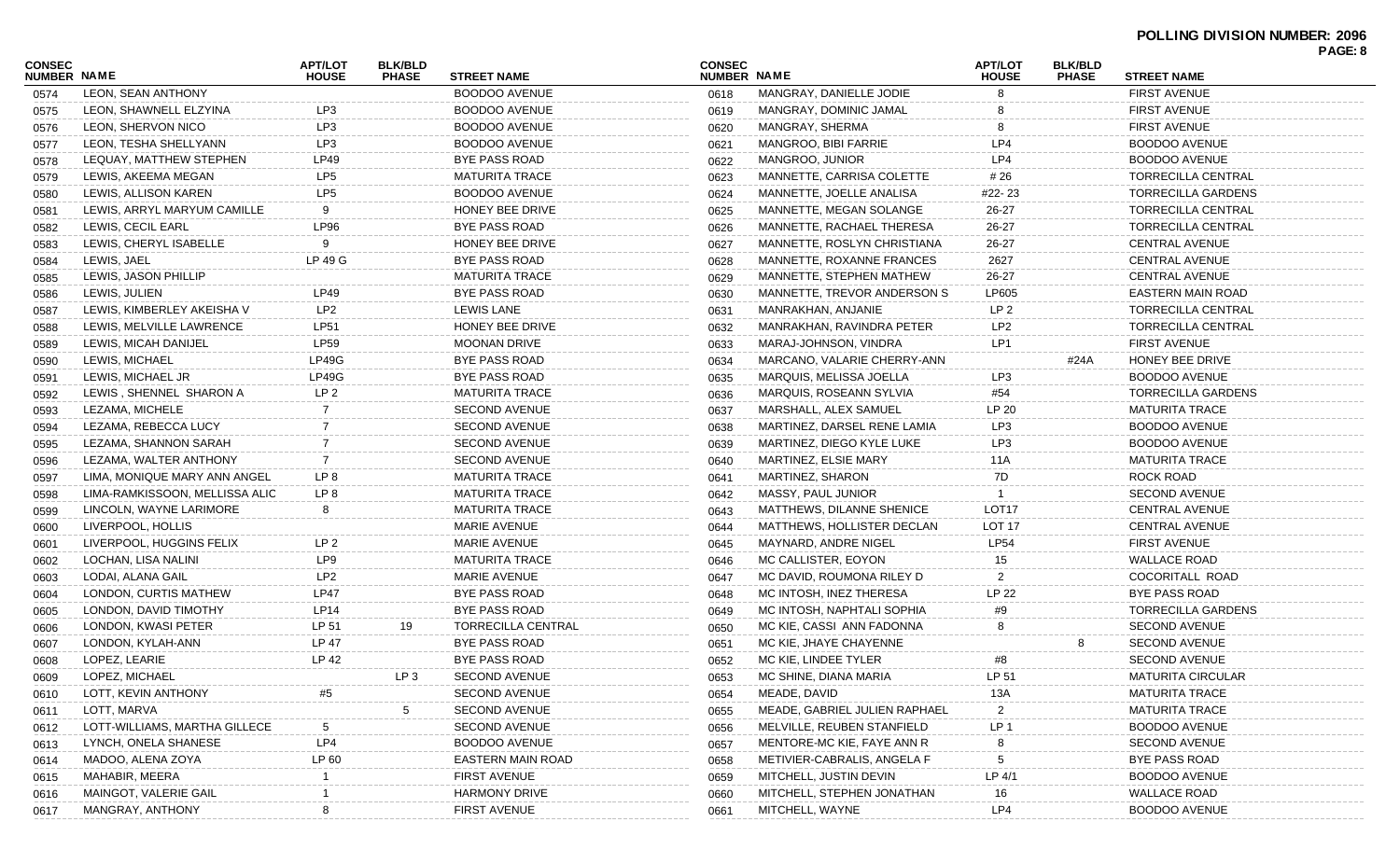| CONSEC<br><b>NUMBER NAME</b> |                               | <b>APT/LOT</b><br><b>HOUSE</b> | <b>BLK/BLD</b><br><b>PHASE</b> | <b>STREET NAME</b>        | <b>CONSEC</b><br><b>NUMBER NAME</b> |                                | <b>APT/LOT</b><br><b>HOUSE</b> | <b>BLK/BLD</b><br><b>PHASE</b> | <b>STREET NAME</b>        | PAGE: 9 |
|------------------------------|-------------------------------|--------------------------------|--------------------------------|---------------------------|-------------------------------------|--------------------------------|--------------------------------|--------------------------------|---------------------------|---------|
| 0662                         | MOHAMMED, CHRISTINA CECILIA D | LP645                          |                                | <b>EASTERN MAIN ROAD</b>  | 0706                                | NATHAN, AMANDA ESTHER          | 9                              |                                | <b>ICE FACTORY ROAD</b>   |         |
| 0663                         | MOLLINEAU, NKOSI ANDWELE CYRI | LP4                            |                                | <b>MATURITA CIRCULAR</b>  | 0707                                | NATHANIEL, CHRISTINE           | LP <sub>5</sub>                |                                | <b>MATURITA TRACE</b>     |         |
| 0664                         | MOLLINEAU, PRISCA YVONNE      | LP4                            |                                | <b>MATURITA CIRCLE</b>    | 0708                                | NATHANIEL, IAN DAWSON          | LP <sub>5</sub>                |                                | <b>MATURITA TRACE</b>     |         |
| 0665                         | MOLLINEAU, RENWICK JEROME     | LP11                           |                                | <b>MATURITA CIRCLE</b>    | 0709                                | NATHANIEL, UNDINE NATALIE      | LP <sub>5</sub>                |                                | <b>MATURITA TRACE</b>     |         |
| 0666                         | MOLLINEAU, RENWICK TELFER     | LP4                            |                                | <b>MATURITA CIRCULAR</b>  | 0710                                | NICHOLAS, CLAYTON              |                                |                                | <b>EASTERN MAIN ROAD</b>  |         |
| 0667                         | MOLLINEAU, VONETTA URSULA     | LP4                            |                                | <b>MATURITA CIRCULAR</b>  | 0711                                | NICHOLAS, CURTIS MARLON        | 51                             |                                | <b>MARIE AVENUE</b>       |         |
| 0668                         | MONDEZIE, ROSELYN ALICIA      | 35                             |                                | TORRECILLA GARDENS        | 0712                                | NICHOLAS, MONIQUIE ELIZABETH S |                                |                                | <b>EASTERN MAIN ROAD</b>  |         |
| 0669                         | MONDEZIE, SELWYN              |                                |                                | TORRECILLA GARDENS        | 0713                                | NICHOLAS, RUPERT JOHN          | 51                             |                                | <b>MARIE AVENUE</b>       |         |
| 0670                         | MOOLCHAN, BRAD INNISS         | LP2/51                         |                                | TORRECILLA GARDENS        | 0714                                | NICHOLSON, LYDIA VASHTI        | 17A                            |                                | <b>SECOND AVENUE</b>      |         |
| 0671                         | MOOLCHAN, EMMANUEL            | LP7B                           |                                | TORRECILLA GARDENS        | 0715                                | NOEL, ANNETTE                  | LP 17                          |                                | <b>MATURITA TRACE</b>     |         |
| 0672                         | MOOLCHAN, GREG EMMANUEL       | LP51-3                         |                                | TORRECILLA GARDENS        | 0716                                | NOEL, MAKEDA LETTICIA          | LP#3                           |                                | <b>BOODOO AVENUE</b>      |         |
| 0673                         | MOOLCHAN, LYNETTE AGNES       | LP7B                           |                                | TORRECILLA GARDENS        | 0717                                | NOEL, RENATO JOSAIAH           | LP <sub>3</sub>                |                                | <b>BOODOO AVENUE</b>      |         |
| 0674                         | MOONSAMMY, MARY               | LP 628                         |                                | EASTERN MAIN ROAD         | 0718                                | NOEL, TIFFANY ALEISHA          | LP4                            |                                | BOODOO AVENUE             |         |
| 0675                         | MOOTERAM, DEBRA NICOLE        | 25                             |                                | HONEY BEE DRIVE           | 0719                                | NORAY, LUCIANA FRANCELISE      | LOT <sub>64</sub>              |                                | <b>MATURITA TRACE</b>     |         |
| 0676                         | MOOTERAM, JOANNE PAMELA       | 25                             |                                | HONEY BEE DRIVE           | 0720                                | NOREIGA, ANGELIQUE ISABEL      | 35                             |                                | <b>TORRECILLA CENTRAL</b> |         |
| 0677                         | MOREAU, JENNA-MARIE RENE      | LP15                           |                                | HONEY BEE DRIVE           | 0721                                | NOREIGA, JOHN GILBERT          | LP 9                           |                                | <b>RIVERSIDE ROAD</b>     |         |
| 0678                         | MOREAU, PAULINE RUTH          | LP 15                          |                                | HONEY BEE DRIVE           | 0722                                | NOREIGA, MARTIN                | LP9                            |                                | <b>TORRECILLA GARDENS</b> |         |
| 0679                         | MOREAU, RODNEY                | 15                             |                                | HONEY BEE DRIVE           | 0723                                | NOREIGA-CASTILLO, CYNTHIA      | 35                             |                                | CENTRAL AVENUE            |         |
| 0680                         | MORENO, REUEL REAGAN RICARDO  | $\overline{2}$                 |                                | <b>CHURCH STREET</b>      | 0724                                | NORIEGA, CELINE MOLLIE         | LP <sub>5</sub>                |                                | <b>TORRECILLA GARDENS</b> |         |
| 0681                         | MORENO, SHIRVON MAURICE       | 17                             |                                | HONEY BEE DRIVE           | 0725                                | NORIEGA, CESARINA MARY         | 19                             |                                | <b>TORRECILLA CENTRAL</b> |         |
| 0682                         | MOSES, NIGEL DAMIEN           | APT <sub>4</sub>               | LP 50                          | HONEY BEE DRIVE           | 0726                                | NORIEGA, DAMIANA               | <b>LP52</b>                    |                                | <b>MOONAN DRIVE</b>       |         |
| 0683                         | MUHAMMAD, AMIRAH ABDULLAH     | 18                             |                                | <b>FIRST AVENUE</b>       | 0727                                | NORIEGA, EARL                  |                                |                                | <b>TORRECILLA ROAD</b>    |         |
| 0684                         | MUHAMMAD, TAQIYAH ABDULLAH    | #18                            |                                | <b>FIRST AVENUE</b>       | 0728                                | NORIEGA, JOSEPH                | 9                              |                                | <b>TORRECILLA GARDENS</b> |         |
| 0685                         | MUNDY, MARILYN THERESA        |                                |                                | HONEY BEE DRIVE           | 0729                                | NORIEGA, JOSEPHINE MERLINA     | LOT 8                          |                                | <b>TORRECILLA CENTRAL</b> |         |
| 0686                         | MUNGAL, GARY SUNIL            |                                |                                | <b>HARMONY DRIVE</b>      | 0730                                | NORIEGA, OCTAVIA               |                                |                                | <b>RIVERSIDE ROAD</b>     |         |
| 0687                         | MUNGAL, NALINI ALICIA         |                                |                                | <b>HARMONY DRIVE</b>      | 0731                                | NORIEGA, PORTIA                | LP <sub>5</sub>                |                                | <b>TORRECILLA GARDENS</b> |         |
| 0688                         | MUNGAL, ROZITAR               |                                |                                | <b>HARMONY DRIVE</b>      | 0732                                | NURSE, ELIZABETH RUTH          | 21                             |                                | <b>MATURITA TRACE</b>     |         |
| 0689                         | MUNRO, GRACE JUDY             | 22                             |                                | HONEY BEE DRIVE           | 0733                                | NURSE, KAREEM ANDERSON         | LP24                           |                                | <b>MATURITA TRACE</b>     |         |
| 0690                         | MUNRO, MARINUS GARVIN         | <b>LOT22</b>                   |                                | HONEY BEE DRIVE           | 0734                                | NURSE, PAULA MARGARET DANITA   |                                | LP24                           | <b>MATURITA TRACE</b>     |         |
| 0691                         | MUNRO, MARISSA GRACE          | 22                             |                                | HONEY BEE DRIVE           | 0735                                | NURSE, TREVOR ANDERSON         | <b>LP20</b>                    |                                | <b>MATURITA TRACE</b>     |         |
| 0692                         | MURPHY, ANDREW LAWRENCE       | 8                              |                                | TORRECILLA GARDENS        | 0736                                | OLIVIERRE, RONSON STEWART JO   | #27                            |                                | <b>MARIE AVENUE</b>       |         |
| 0693                         | MURPHY, BALDOMERA ODETTE      | LP8                            |                                | TORRECILLA GARDENS        | 0737                                | OLLIVERIE, JOSEPH              | LP646                          |                                | EASTERN MAIN ROAD         |         |
| 0694                         | MURPHY, HAZRA                 | LP 51                          |                                | <b>TORRECILLA GARDENS</b> | 0738                                | OLLIVERIE, RAY                 | 27                             |                                | <b>MARIE AVENUE</b>       |         |
| 0695                         | MURPHY, HUGH                  | LP 8                           |                                | TORRECILLA GARDENS        | 0739                                | OLLIVERIE, RONALD              |                                |                                | <b>MARIE AVENUE</b>       |         |
| 0696                         | MURPHY, LAUREN JANE           | LP 8                           |                                | <b>TORRECILLA GARDENS</b> | 0740                                | OLLIVERIE, TONI-MARIE VERMICA  | 27                             |                                | <b>MARIE AVENUE</b>       |         |
| 0697                         | MURPHY, LYDIA                 | 36                             |                                | BYE PASS ROAD             | 0741                                | OLLIVIERE, SKYLAR LOVERN       |                                | 27                             | <b>MARIE AVENUE</b>       |         |
| 0698                         | MURPHY, NICHOLAS RONDON       |                                |                                | <b>BYE PASS ROAD</b>      | 0742                                | OLLIVIERRE, VERONICA           | 27                             |                                | <b>MARIE AVENUE</b>       |         |
|                              | MURPHY, ORNELLA BASANTI       | 52                             |                                | <b>TORRECILLA GARDENS</b> | 0743                                | PACIFIQUE, JACQUES DEVON YVES  | LP3                            |                                | <b>CENTRAL AVENUE</b>     |         |
| 0699<br>0700                 | MURPHY, RAYMOND               | 36                             |                                | <b>BYE PASS ROAD</b>      | 0744                                | PACIFIQUE, JOSEPH CONRAD       | LP3                            |                                | <b>CENTRAL AVENUE</b>     |         |
|                              | MURPHY, WAYNE MARK            | 36                             |                                | <b>BYE PASS ROAD</b>      | 0745                                | PACIFIQUE, KERWIN ATTO         | LP3                            |                                | <b>CENTRAL AVENUE</b>     |         |
| 0701                         | MURRAY, THERESA               | 18                             |                                | <b>MATURITA CIRCULAR</b>  | 0746                                | PACIFIQUE, VERONICA            | LP3                            |                                | <b>CENTRAL AVENUE</b>     |         |
| 0702                         | NARCIS, KURLYNA MARINA        | <b>LP 47</b>                   |                                | <b>BYE PASS ROAD</b>      |                                     | PACIFIQUE-MARSHALL, VIRGINIA   | <b>LOT 29</b>                  |                                | <b>CENTRAL AVENUE</b>     |         |
| 0703                         | NARINE, NICKELL ARCHIBALD J   | 9                              |                                | BOODOO AVENUE             | 0747                                | PAPONETTE, MARIA               | LP48                           |                                | BYE PASS ROAD             |         |
| 0704                         | NARINE-MADOO, SYLVIA ANNETTE  |                                |                                | EASTERN MAIN ROAD         | 0748                                | PARSANLAL, LIZA AUREOLA        |                                |                                | <b>WALLACE ROAD</b>       |         |
| 0705                         |                               | LP64                           |                                |                           | 0749                                |                                | 16                             |                                |                           |         |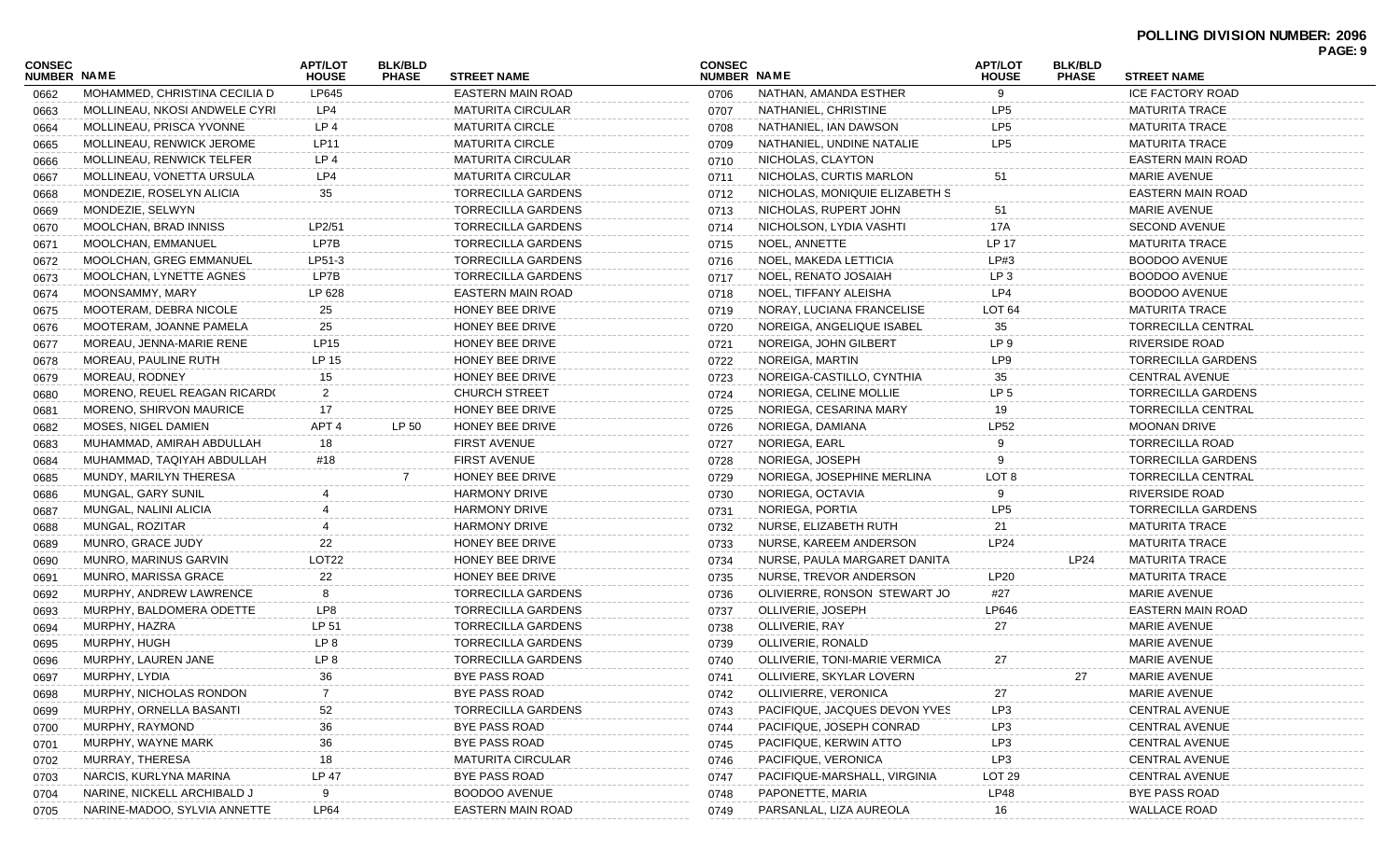|                                     |                                 |                                |                                |                           |                                     |                                |                                |                                |                           | <b>PAGE: 10</b> |
|-------------------------------------|---------------------------------|--------------------------------|--------------------------------|---------------------------|-------------------------------------|--------------------------------|--------------------------------|--------------------------------|---------------------------|-----------------|
| <b>CONSEC</b><br><b>NUMBER NAME</b> |                                 | <b>APT/LOT</b><br><b>HOUSE</b> | <b>BLK/BLD</b><br><b>PHASE</b> | <b>STREET NAME</b>        | <b>CONSEC</b><br><b>NUMBER NAME</b> |                                | <b>APT/LOT</b><br><b>HOUSE</b> | <b>BLK/BLD</b><br><b>PHASE</b> | <b>STREET NAME</b>        |                 |
| 0750                                | PARSANLAL, NEIL STEVENSON       | 16                             |                                | <b>WALLACE ROAD</b>       | 0794                                | RAGBIR, JULIET                 | LP 643                         |                                | <b>BOODOO AVENUE</b>      |                 |
| 0751                                | PARSANLAL, ZACHARY NATHAN       | 16                             |                                | <b>WALLACE ROAD</b>       | 0795                                | RAGBIR, ROSALYN                | LP643                          |                                | <b>BOODOO AVENUE</b>      |                 |
| 0752                                | PARSANLAL, ZOEMARIE NAOMI       | #16                            |                                | <b>WALLACE ROAD</b>       | 0796                                | RAGO, TRACY KESHA              | #11                            |                                | <b>RIVERSIDE ROAD</b>     |                 |
| 0753                                | PAUL. AKKEL STEPHEN             | <b>LP51</b>                    |                                | <b>MATURITA CIRCULAR</b>  | 0797                                | RAGOONATH, LEISHA NATASHA      | 36                             |                                | <b>BYE PASS ROAD</b>      |                 |
| 0754                                | PAUL, DE LISHA SHAE TRICIA      | LP <sub>5</sub>                |                                | <b>ICE FACTORY ROAD</b>   | 0798                                | RAHAMAN, DEIDRE JESSE          |                                | 16                             | HONEY BEE DRIVE           |                 |
| 0755                                | PAUL-LA CROIX, JOYCELIN         | 13                             |                                | <b>FIRST AVENUE</b>       | 0799                                | RAHAMAN, DERYCK JEMIL          | 16                             |                                | HONEY BEE DRIVE           |                 |
| 0756                                | PEITTE, CAROL THERESA CLAIRE    |                                |                                | <b>FIRST AVENUE</b>       | 0800                                | RAHAMAN, DEVAUGHN JUSTIN       | 16                             |                                | HONEY BEE DRIVE           |                 |
| 0757                                | PESCHIER, EUGENE MICHAEL        |                                |                                | HONEY BEE DRIVE           | 0801                                | RAHAMAN, IRMA DEBBIE           | 16                             |                                | HONEY BEE DRIVE           |                 |
| 0758                                | PESCHIER, MARCUS FABIEN         | 8                              |                                | HONEY BEE DRIVE           | 0802                                | RAJKUMAR, DURPATIE             | LP7                            |                                | <b>MATURITA TRACE</b>     |                 |
| 0759                                | PETERS, DAVIDSON LEE MIGUEL     | LP <sub>3</sub>                |                                | <b>BOODOO AVENUE</b>      | 0803                                | RAJKUMAR, VISHWANI RUTH        | LP7                            |                                | <b>MATURITA TRACE</b>     |                 |
| 0760                                | PETERS, JESSIE MARK             | LP 21                          |                                | <b>MATURITA TRACE</b>     | 0804                                | RAMBOCAS, BRIDGERAJ            |                                |                                | HONEY BEE DRIVE           |                 |
| 0761                                | PETERS, LENNOX                  | LP 22                          |                                | <b>MATURITA CIRCULAR</b>  | 0805                                | RAMBOCAS, INDRA                | 6                              |                                | HONEY BEE DRIVE           |                 |
| 0762                                | PETERS, MARY                    | LP 22                          |                                | <b>MATURITA CIRCULAR</b>  | 0806                                | RAMCHARAN, ZELENA              | LP <sub>13</sub> A             |                                | <b>MATURITA CIRCLE</b>    |                 |
| 0763                                | PETERS, MICHAEL DOMINIC         | LOT <sub>30</sub>              |                                | <b>SECOND AVENUE</b>      | 0807                                | RAMDHAN, DENISHA FELICIA       | 15                             |                                | HONEY BEE DRIVE           |                 |
| 0764                                | PETERS, YUKLIN ANDREAT F        | LP 21                          |                                | <b>BOODOO AVENUE</b>      | 0808                                | RAMJATTAN, PEGGY MICHELLE      |                                |                                | <b>SECOND AVENUE</b>      |                 |
| 0765                                | PHANG, KEMSLEY ZANE             | LP45                           |                                | <b>BYE PASS ROAD</b>      | 0809                                | RAMKEESOON, ALYSSA LEXIE JULI/ | LP <sub>6</sub>                |                                | <b>MATURITA TRACE</b>     |                 |
| 0766                                | PHANG, QUILLON JOREL            | LP45                           |                                | <b>BYE PASS ROAD</b>      | 0810                                | RAMKEESOON, JULIAN             | LP8                            |                                | <b>MATURITA TRACE</b>     |                 |
| 0767                                | PHANG, SERGIO EMMET             | LP 45                          |                                | <b>BYE PASS ROAD</b>      | 0811                                | RAMKEESOON, SAMANTHA SARAH     | LP <sub>6</sub>                |                                | <b>MATURITA TRACE</b>     |                 |
| 0768                                | PHILLIP, AGNES                  |                                |                                | <b>MATURITA CIRCLE</b>    | 0812                                | RAMKEESOON, SHIVANI INEZ       | LP8                            |                                | <b>MATURITA TRACE</b>     |                 |
| 0769                                | PICTON JULES, AYESHA NKENGE D   | 41                             |                                | <b>BYE PASS ROAD</b>      | 0813                                | RAMKISSOON, CHRIS STEPHEN      | LP9                            |                                | <b>MATURITA TRACE</b>     |                 |
| 0770                                | PIERRE, EDWARD                  | LP <sub>3</sub>                |                                | BOODOO AVENUE             | 0814                                | RAMKISSOON, CYRIL              | LP <sub>9</sub>                |                                | <b>MATURITA TRACE</b>     |                 |
| 0771                                | PIERRE, KATHLEEN PASTORA        | LP14                           |                                | <b>MATURITA TRACE</b>     | 0815                                | RAMKISSOON, DAVID CHRISTOPHE   | LP9                            |                                | <b>MATURITA TRACE</b>     |                 |
| 0772                                | PIERRE, LEONARDO MICHAEL DUAN   | LP14                           |                                | <b>MATURITA TRACE</b>     | 0816                                | RAMKISSOON, DEREK PETER        | LP8                            |                                | <b>MATURITA TRACE</b>     |                 |
| 0773                                | PIERRE, LYMICCA JULIANA KATRIN/ | LP14                           |                                | <b>MATURITA TRACE</b>     | 0817                                | RAMKISSOON, DERICK NIMROD      | LP8                            |                                | <b>MATURITA TRACE</b>     |                 |
| 0774                                | PIERRE, SHARON                  | LP 19                          |                                | <b>MATURITA TRACE</b>     | 0818                                | RAMKISSOON, DILLON             | LP9                            |                                | <b>MATURITA TRACE</b>     |                 |
| 0775                                | PIERRE, SHELDON ROGER           | LP2                            |                                | <b>TORRECILLA GARDENS</b> | 0819                                | RAMKISSOON, JADEE JONATHAN     | LP 10                          |                                | <b>MATURITA TRACE</b>     |                 |
| 0776                                | PINHEIRO, JOELL JOSEPH A        | LP 32                          |                                | <b>BYE PASS ROAD</b>      | 0820                                | RAMKISSOON, JAVON JORDAN       | LP 10                          |                                | <b>MATURITA TRACE</b>     |                 |
| 0777                                | PLAZA, ELIZABETH                | LP21                           |                                | <b>MATURITA TRACE</b>     | 0821                                | RAMKISSOON, LEVIERE            | 8                              |                                | <b>MATURITA TRACE</b>     |                 |
| 0778                                | PLAZA, JUNIOR HAYDEN            | LP20                           |                                | <b>MATURITA TRACE</b>     | 0822                                | RAMKISSOON, LINDA              | LP <sub>9</sub>                |                                | <b>MATURITA TRACE</b>     |                 |
| 0779                                | PLAZA, MARLON MARTIN            | <b>LP20</b>                    |                                | <b>MATURITA TRACE</b>     | 0823                                | RAMKISSOON, MIGUEL CHRISTOPH   | LP <sub>9</sub>                |                                | <b>MATURITA TRACE</b>     |                 |
| 0780                                | PLAZA, MIKHAIL KEVIN B          | LP 23                          |                                | <b>MATURITA TRACE</b>     | 0824                                | RAMKISSOON, NATALIE NATASHA    | LP 8                           |                                | <b>MATURITA TRACE</b>     |                 |
| 0781                                | PLAZA, PATRICK                  | LP 23                          |                                | <b>MATURITA TRACE</b>     | 0825                                | RAMKISSOON, NIGEL MARVIN       |                                |                                | <b>BOODOO AVENUE</b>      |                 |
| 0782                                | POLLARD-LIVERPOOL, PAULA T      |                                |                                | <b>MARIE AVENUE</b>       | 0826                                | RAMKISSOON, SUSANNA MOLLY      | LP#4                           |                                | <b>BOODOO AVENUE</b>      |                 |
| 0783                                | PRUDENT, STEPHANIE ELIZABETH    | -7                             |                                | SECOND AVENUE             | 0827                                | RAMKISSOON, TRISHA SHERICE     | #8                             | LP 10 W                        | MATURITA TRACE            |                 |
| 0784                                | QUINTERO, CLAUDETTE             | LP 11                          |                                | <b>MATURITA CIRCLE</b>    | 0828                                | RAMKISSOON-BEERAY, TIFFANY SI  |                                | LP 1                           | <b>MARIE AVENUE</b>       |                 |
| 0785                                | QUINTERO, DEBRA CLEMENTINA      | LP 11                          |                                | <b>MATURITA CIRCULAR</b>  | 0829                                | RAMLAKHAN, CAMILLE SAMANTHA    | 15                             |                                | <b>SECOND AVENUE</b>      |                 |
| 0786                                | QUINTERO, MARIA                 | <b>LP11</b>                    |                                | <b>MATURITA CIRCLE</b>    | 0830                                | RAMLAKHAN, KELSEY SHANIA       | #15                            |                                | <b>SECOND AVENUE</b>      |                 |
| 0787                                | QUINTERO, SERVILLE SONJA        | <b>LP51</b>                    |                                | <b>MATURITA CIRCLE</b>    | 0831                                | RAMNANAN, TREVOR RAMDHARIE     | 7D                             |                                | <b>TORRECILLA ROAD</b>    |                 |
| 0788                                | QUINTERO, SIMONE BERNADETTE     | LP13                           |                                | <b>MATURITA CIRCLE</b>    | 0832                                | RAMNATH, ALEX                  | 18                             |                                | <b>FIRST AVENUE</b>       |                 |
| 0789                                | QUINTERO, STACYANN SOLANGE      | <b>LP51</b>                    |                                | <b>MATURITA CIRCLE</b>    | 0833                                | RAMNATH, KARINA NAKITA         | LP 41                          |                                | <b>BYE PASS ROAD</b>      |                 |
| 0790                                | QUINTERO, STEPHANIE ROSEANN     | LP 13                          |                                | <b>MATURITA CIRCLE</b>    | 0834                                | RAMNATH, SANDRA BALADAYE       | 18                             |                                | <b>FIRST AVENUE</b>       |                 |
| 0791                                | QUINTERO, STEVE                 | LP 13                          |                                | <b>MATURITA CIRCLE</b>    | 0835                                | RAMNATH, ZAHRAH TASNIM         | 18                             |                                | <b>FIRST AVENUE</b>       |                 |
| 0792                                | RAGBIR, JESSICA EMILAN          | LP1                            |                                | <b>BOODOO AVENUE</b>      | 0836                                | RAMROOP, CHRISTOPHER           | 20                             |                                | <b>TORRECILLA GARDENS</b> |                 |
| 0793                                | RAGBIR, JOSEPH                  |                                |                                | <b>BOODOO AVENUE</b>      | 0837                                | RAMSAMMY, JUNIOR JOSEPH        | <b>LP18</b>                    |                                | <b>EASTERN MAIN ROAD</b>  |                 |
|                                     |                                 |                                |                                |                           |                                     |                                |                                |                                |                           |                 |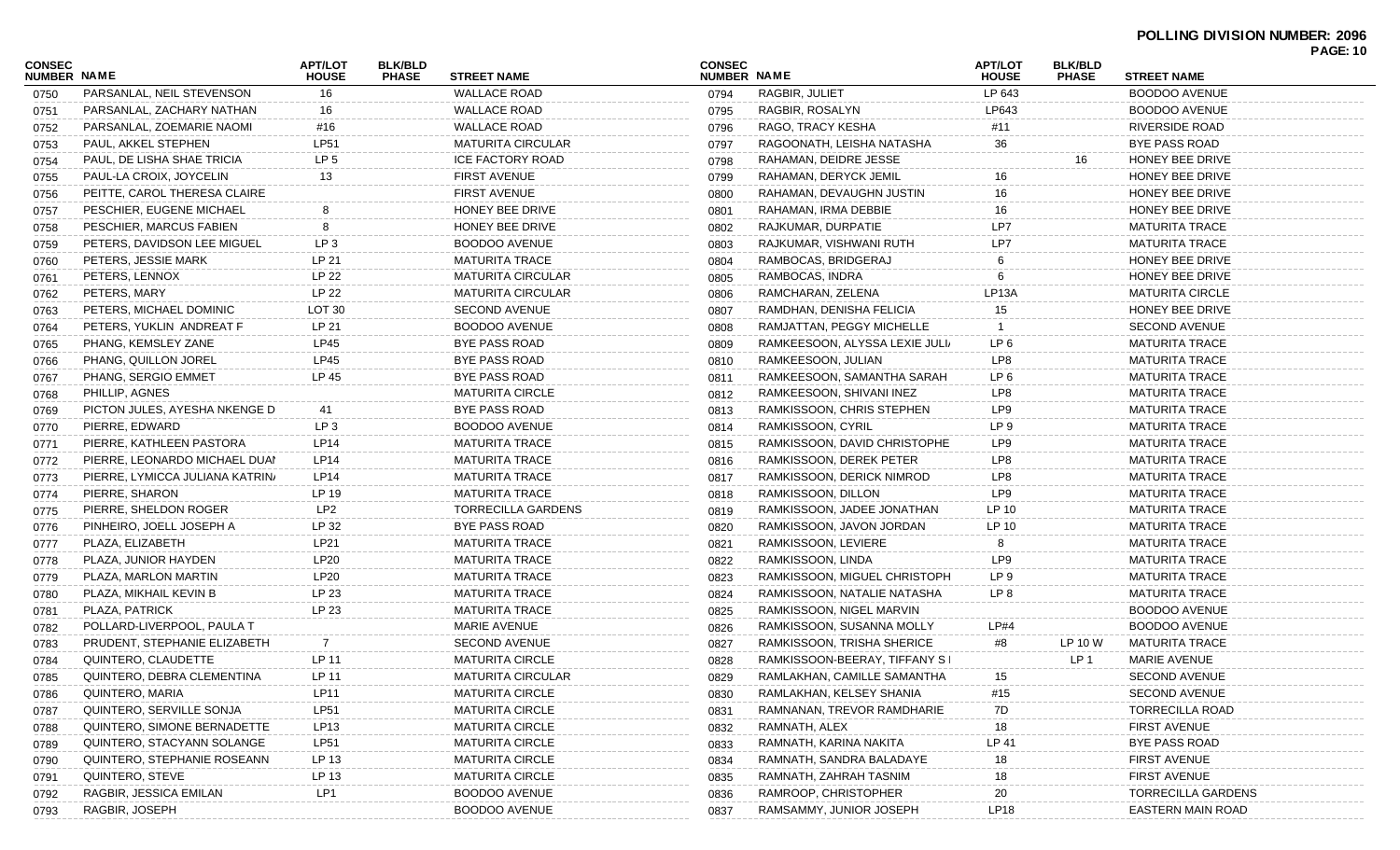### **POLLING DIVISION NUMBER: 2096**

|                              |                               |                                |                                |                           |                              |                              |                                |                                |                          | <b>PAGE: 11</b> |
|------------------------------|-------------------------------|--------------------------------|--------------------------------|---------------------------|------------------------------|------------------------------|--------------------------------|--------------------------------|--------------------------|-----------------|
| <b>CONSEC</b><br>NUMBER NAME |                               | <b>APT/LOT</b><br><b>HOUSE</b> | <b>BLK/BLD</b><br><b>PHASE</b> | <b>STREET NAME</b>        | <b>CONSEC</b><br>NUMBER NAME |                              | <b>APT/LOT</b><br><b>HOUSE</b> | <b>BLK/BLD</b><br><b>PHASE</b> | <b>STREET NAME</b>       |                 |
| 0838                         | RAMSAMMY, JUSTINA             | LP <sub>4</sub>                |                                | <b>BOODOO AVENUE</b>      | 0882                         | SAMMY, BRIAN                 | 5                              |                                | <b>HARMONY DRIVE</b>     |                 |
| 0839                         | RAMSAMMY, MONICA VERONICA     | 18                             |                                | EASTERN MAIN ROAD         | 0883                         | SAMMY, CLAUDETTE             | LOT5                           |                                | <b>HARMONY DRIVE</b>     |                 |
| 0840                         | RAMSAMMY-WATSON, NESHA JENI   | LP4                            |                                | BOODOO AVENUE             | 0884                         | SAMMY, KEVIN MAXIMILLIAN     | LOT5                           |                                | <b>HARMONY DRIVE</b>     |                 |
| 0841                         | RATTAN, ANESTINE FLORENCE     | -3                             |                                | <b>MATURITA TRACE</b>     | 0885                         | SAMMY, SHELLY ANN            | 5                              |                                | <b>HARMONY DRIVE</b>     |                 |
| 0842                         | RATTAN, BERNADETTE            |                                |                                | <b>MATURITA TRACE</b>     | 0886                         | SAMMY, TRISTA MAXINE         | LP <sub>5</sub>                |                                | <b>HARMONY DRIVE</b>     |                 |
| 0843                         | RATTAN-DE GANNES, HYACINTH    | LP <sub>2</sub>                |                                | <b>MATURITA TRACE</b>     | 0887                         | SAMPAT, CHANARADATH          | LP63                           |                                | EASTERN MAIN ROAD        |                 |
| 0844                         | RAYMOND, JANET                | 28                             |                                | TORRECILLA GARDENS        | 0888                         | SAMPAT, CHARMAINE            | 63                             |                                | EASTERN MAIN ROAD        |                 |
| 0845                         | RAYMOND, JOHN                 | 28                             |                                | TORRECILLA GARDENS        | 0889                         | SAMPAT, NATASHA SUSHEILA     | LP63                           |                                | EASTERN MAIN ROAD        |                 |
| 0846                         | REDHEAD, MARLON RICHARD       | LP <sub>3</sub>                |                                | <b>BOODOO AVENUE</b>      | 0890                         | SAMPATH, ASHA                | 63                             |                                | <b>EASTERN MAIN ROAD</b> |                 |
| 0847                         | REYES, DANIELLE MARRISHA R    | $\overline{2}$                 |                                | <b>MATURITA CIRCLE</b>    | 0891                         | SAMUEL, JADE MARIE           | LP <sub>2</sub>                | LP50                           | <b>FIRST AVENUE</b>      |                 |
| 0848                         | REYES, ELVIRA                 |                                |                                | <b>MATURITA CIRCLE</b>    | 0892                         | SAMUEL, JOSHUA SHAWN         | <b>LP50</b>                    |                                | <b>FIRST AVENUE</b>      |                 |
| 0849                         | REYES, MARCIA                 | LP A13                         |                                | <b>MATURITA CIRCLE</b>    | 0893                         | SAMUEL, JUSTINE FELICIA      |                                | OPP LP50                       | <b>FIRST AVENUE</b>      |                 |
| 0850                         | REYES, NICHOLI JEREMIAH URBAN | LP <sub>5</sub>                |                                | <b>MATURITA TRACE</b>     | 0894                         | SAMUEL JR, WINSTON           |                                |                                | <b>MATURITA TRACE</b>    |                 |
| 0851                         | REYES PARRIS, ANN INNOCENCIA  | <b>LP47</b>                    |                                | BYE PASS ROAD             | 0895                         | SANCHEZ, KATERA AVILLA       |                                |                                | BYE PASS ROAD            |                 |
| 0852                         | REYES-LAYNE, LESLIE ANN HELEN |                                | 28                             | TORRECILLA GARDENS        | 0896                         | SANCHEZ, KERON DARRYL        | LP 41                          |                                | <b>BYE PASS ROAD</b>     |                 |
| 0853                         | RICHARDSON, ALAN FERGUS       | LOT <sub>2</sub>               |                                | <b>HARMONY DRIVE</b>      | 0897                         | SANCHEZ, KESTON JIMEEK       |                                | LP41                           | BYE PASS ROAD            |                 |
| 0854                         | RICHARDSON, RICK ALAN         | $\overline{2}$                 |                                | <b>HARMONY DRIVE</b>      | 0898                         | SANCHEZ, SHAUN CHRISTOPHER   | LP41                           |                                | <b>BYE PASS ROAD</b>     |                 |
| 0855                         | RICHARDSON, RYAN COLIN        | LOT <sub>2</sub>               |                                | <b>HARMONY DRIVE</b>      | 0899                         | SANCHEZ, SHAWNA CRYSTAL      | LP41                           |                                | BYE PASS ROAD            |                 |
| 0856                         | RICHARDSON-WALKER, JOANN MAF  | LP21                           |                                | <b>MATURITA TRACE</b>     | 0900                         | SANCHEZ, SHEEREESE LOTOYA    |                                | LP 41                          | BYE PASS ROAD            |                 |
| 0857                         | ROACH-AUGUSTUS, SONIA R       | LP <sub>2</sub>                |                                | <b>MATURITA TRACE</b>     | 0901                         | SANCHEZ, TAMMANY ALANA       | LP41                           |                                | <b>BYE PASS ROAD</b>     |                 |
| 0858                         | ROBERTS, DENISE HAZEL         |                                | 3                              | <b>LEWIS LANE</b>         | 0902                         | SANCHEZ, TIFFANY DOMMINI     | 41                             |                                | BYE PASS ROAD            |                 |
| 0859                         | ROBINSON, RICHARD KENNY       | 18                             |                                | EASTERN MAIN ROAD         | 0903                         | SANCHEZ, TIMOTHY JOSHUA      | LP41                           |                                | BYE PASS ROAD            |                 |
| 0860                         | ROBINSON-JAMES, WENDY LOUISE  | OPP LP 5/L                     |                                | TORRECILLA CENTRAL        | 0904                         | SANCHEZ JOSEPH, SANDRA       |                                | LP41                           | BYE PASS ROAD            |                 |
| 0861                         | RODRIGUEZ, MAUSANA SHELEMA H  |                                | 19                             | <b>MATURITA CIRCLE</b>    | 0905                         | SARGEANT-RICHARDSON, ELIZABE |                                |                                | <b>HARMONY DRIVE</b>     |                 |
| 0862                         | RODRIGUEZ, RANDALL            | LP41                           |                                | BYE PASS ROAD             | 0906                         | SCOPE, ISLYN                 | 51                             |                                | <b>MARIE AVENUE</b>      |                 |
| 0863                         | ROGERS, DILLON ISAIAH         | #155                           | LP 41                          | BYE PASS ROAD             | 0907                         | SCOTT, JOCELLE AMANDA        | 31                             |                                | BYE PASS ROAD            |                 |
| 0864                         | ROGERS, TAMIKA BRYANA         | LP41                           |                                | BYE PASS ROAD             | 0908                         | SCOTT, KLAUS KAREEM          | LP 11                          |                                | <b>MATURITA CIRCULAR</b> |                 |
| 0865                         | ROMERO, BRENDON PHILLIP       | 7C                             |                                | ROCK ROAD                 | 0909                         | SEEGOBIN, AINSLEY MARTIN     | 13                             |                                | <b>WALLACE ROAD</b>      |                 |
| 0866                         | ROMERO, CARA ADRIENNE         | #7C                            |                                | ROCK ROAD                 | 0910                         | SEEGOBIN, KEVIN ADRIAN       | #13                            |                                | WALLACE ROAD             |                 |
| 0867                         | ROMERO, CULLEN JORDAN         | #7C                            |                                | ROCK ROAD                 | 0911                         | SEEGOBIN, KIMBERLY SASHA     | 13                             |                                | WALLACE ROAD             |                 |
| 0868                         | ROMERO, LUCY                  | LOT <sub>28</sub>              |                                | <b>CENTRAL AVENUE</b>     | 0912                         | SEEGOBIN, KYLE SOLOMON       | #13                            |                                | <b>WALLACE ROAD</b>      |                 |
| 0869                         | ROMERO, ROLLIN ANTHONY        | 7C                             |                                | ROCK ROAD                 | 0913                         | SEEGOBIN, RIA COLLEEN GISELA | 13                             |                                | <b>WALLACE ROAD</b>      |                 |
| 0870                         | RONDON, CLARENCE              | LP 45                          |                                | BYE PASS ROAD             | 0914                         | SEERATTAN, MERVYN            | 15                             |                                | <b>FIRST AVENUE</b>      |                 |
| 0871                         | RONDON, ORNELLA WHITNEY       | <b>LP47</b>                    |                                | BYE PASS ROAD             | 0915                         | SEETAL, GREGORY RAKESH       | 15                             |                                | <b>SECOND AVENUE</b>     |                 |
| 0872                         | RONDON, PATRICIA              | LP 47                          |                                | BYE PASS ROAD             | 0916                         | SEETAL, RAMDEO               | #15                            |                                | <b>SECOND AVENUE</b>     |                 |
| 0873                         | RUDOLFO, EDWIN THEODOSIUS     | 10 <sup>°</sup>                |                                | <b>TORRECILLA GARDENS</b> | 0917                         | SEETAL, ROOKMIN              | 15                             |                                | SECOND AVENUE            |                 |
| 0874                         | RUDOLFO, HADIYA NATHIFA       | #10                            |                                | <b>TORRECILLA GARDENS</b> | 0918                         | SEETAL, SIEWNANAN            | 15                             |                                | <b>SECOND AVENUE</b>     |                 |
| 0875                         | RUDOLPHO, MERVYN              | LP 9                           |                                | <b>MATURITA TRACE</b>     | 0919                         | SEVERE-JACOB, ANN MARIE      |                                |                                | <b>FIRST AVENUE</b>      |                 |
| 0876                         | RUDOLPHO, ROSE                | LP6                            |                                | <b>MATURITA TRACE</b>     | 0920                         | SHADE, NATALIE TIFFANY       |                                |                                | HONEY BEE DRIVE          |                 |
| 0877                         | RUIZ, NYRON ANDY              | LP10                           |                                | <b>MATURITA TRACE</b>     | 0921                         | <b>SHOON, MEENA KAYMATEE</b> | #24B                           |                                | HONEY BEE DRIVE          |                 |
| 0878                         | RUIZ, ROLAND LARRY            | LP4                            |                                | <b>BOODOO AVENUE</b>      | 0922                         | SIMMONS, ALVA BRIANNA        | #7                             |                                | <b>HARMONY DRIVE</b>     |                 |
| 0879                         | RUIZ, SHAMA                   | LP4                            |                                | <b>BOODOO AVENUE</b>      | 0923                         | SIMMONS, DANIEL PATRICK      | LP44                           |                                | BYE PASS ROAD            |                 |
| 0880                         | RUIZ CEMENTO, ALICIA RIA      | LP5                            |                                | <b>BOODOO AVENUE</b>      | 0924                         | SIMMONS, EMELDA LUCY         | LP37                           |                                | <b>BYE PASS ROAD</b>     |                 |
| 0881                         | RUIZ-ROSALES, RABBIA SOPHIA   |                                | LP5                            | <b>BOODOO AVENUE</b>      | 0925                         | SIMMONS, JOHN FRANCIS        | LP 43                          |                                | <b>BYE PASS ROAD</b>     |                 |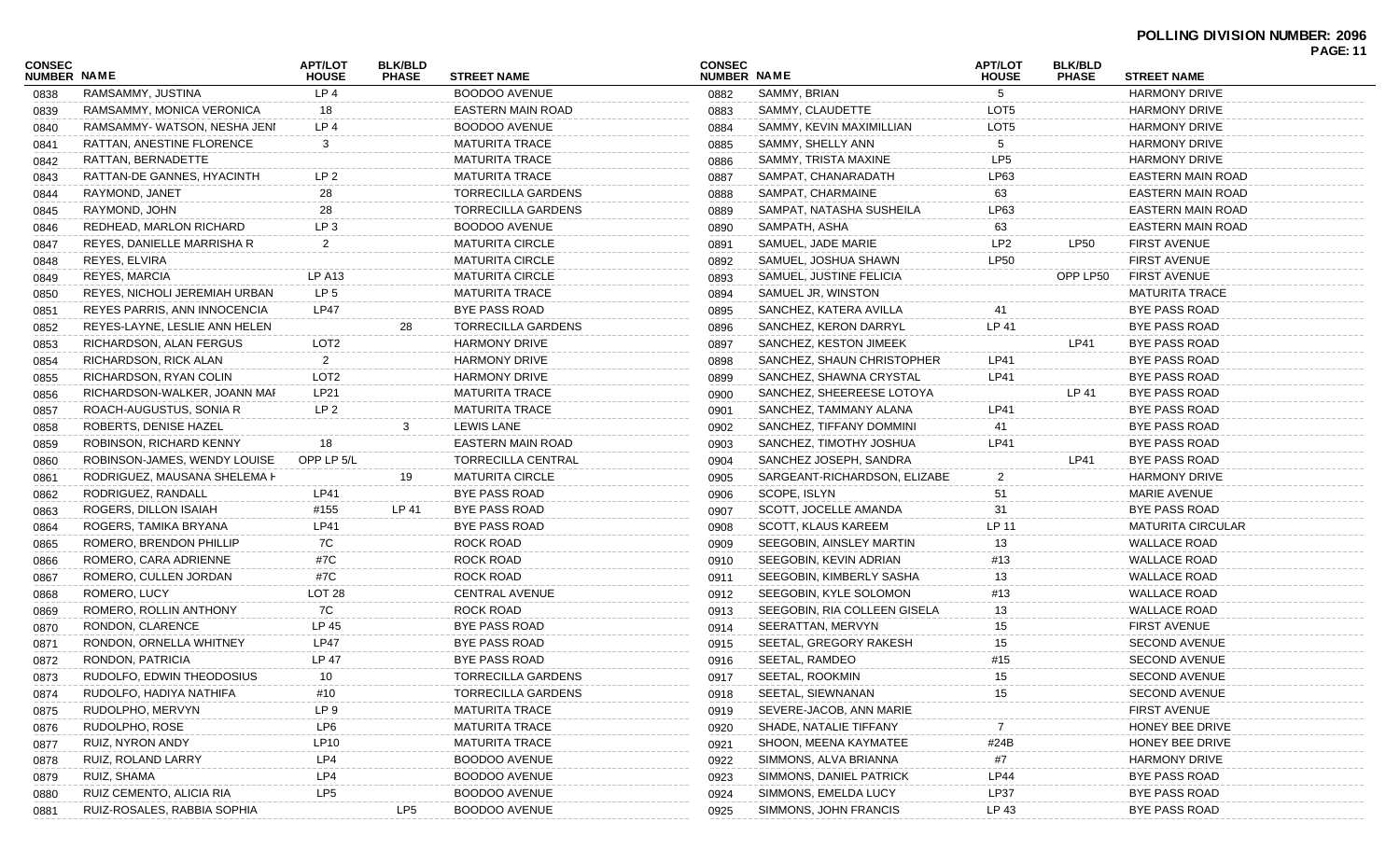|                              |                               |                                |                                |                       |                              |                               |                                |                                |                          | FAGE.IZ |
|------------------------------|-------------------------------|--------------------------------|--------------------------------|-----------------------|------------------------------|-------------------------------|--------------------------------|--------------------------------|--------------------------|---------|
| CONSEC<br><b>NUMBER NAME</b> |                               | <b>APT/LOT</b><br><b>HOUSE</b> | <b>BLK/BLD</b><br><b>PHASE</b> | <b>STREET NAME</b>    | <b>CONSEC</b><br>NUMBER NAME |                               | <b>APT/LOT</b><br><b>HOUSE</b> | <b>BLK/BLD</b><br><b>PHASE</b> | <b>STREET NAME</b>       |         |
| 0926                         | SIMMONS, KENTON CURTIS        |                                |                                | BYE PASS ROAD         | 0970                         | SYLVESTER, CHRISTIAN NATHAN   | LP 2                           |                                | <b>LEWIS LANE</b>        |         |
| 0927                         | SIMMONS, MARY PATRICE I       |                                |                                | TORRECILLA CENTRAL    | 0971                         | SYMONDS, ROSALIND CYNTHIA     |                                |                                | <b>MATURITA TRACE</b>    |         |
| 0928                         | SIMMONS, RONAN NEVADE         | 5                              |                                | <b>SECOND AVENUE</b>  | 0972                         | TAYLOR, CARYL LUCIA           | #15                            |                                | <b>TORRECILLA ROAD</b>   |         |
| 0929                         | SINGH, DHANWANTIE             | 19                             |                                | <b>WALLACE ROAD</b>   | 0973                         | TAYLOR, DIANNE ALISHA MADONNA | LP13                           |                                | <b>MATURITA CIRCLE</b>   |         |
| 0930                         | SINGH, HILARY ASHRAM          | LP643                          |                                | EASTERN MAIN ROAD     | 0974                         | TAYLOR, JAMAL KADEEM          | LP6                            |                                | <b>MATURITA TRACE</b>    |         |
| 0931                         | SINGH, JASMATTIE              | 19                             |                                | <b>WALLACE ROAD</b>   | 0975                         | TAYLOR, JULIET ANNE           | 16                             |                                | <b>CENTRAL AVENUE</b>    |         |
| 0932                         | SINGH, KEICHEL JEOVARNY RAYMC |                                |                                | EASTERN MAIN ROAD     | 0976                         | TAYLOR-WILLIAMSON, HELEN PAME | LP <sub>3</sub>                |                                | <b>MATURITA CIRCULAR</b> |         |
| 0933                         | SINGH, KEVON SHASTRI STEPHON  | LP 628                         |                                | EASTERN MAIN ROAD     | 0977                         | TEESDALE, FRANKLYN            | 11                             |                                | RIVERSIDE ROAD           |         |
| 0934                         | SINGH, LYNDON NISCHOL         |                                |                                | EASTERN MAIN ROAD     | 0978                         | THOMAS, DAPHNE VERONICA       | LP 10                          |                                | <b>MATURITA TRACE</b>    |         |
| 0935                         | SINGH, NIKISHA SALASH CECILIA |                                |                                | EASTERN MAIN ROAD     | 0979                         | THOMAS, DONNA RENDA           |                                | 2                              | BOODOO AVENUE            |         |
| 0936                         | SINGH, ROMMELL NATHAN LEONAR  | LP 628                         |                                | EASTERN MAIN ROAD     | 0980                         | THOMAS, JODI LATIFAH          | LP 43                          |                                | BYE PASS ROAD            |         |
| 0937                         | SMART, AINSLEY ANSON ALLOY    |                                |                                | <b>FIRST AVENUE</b>   | 0981                         | THOMAS, KELLY-ANN CATHERINE   | LP 10                          |                                | <b>MATURITA TRACE</b>    |         |
| 0938                         | SMART, LA SHAUN KEDI KRISTOL  |                                |                                | <b>FIRST AVENUE</b>   | 0982                         | THOMAS, KYLE JOSEPH           | LP 10                          |                                | <b>MATURITA TRACE</b>    |         |
| 0939                         | SMART, RYAN JASON             |                                |                                | <b>FIRST AVENUE</b>   | 0983                         | THOMAS, LEROY ALLAN           |                                |                                | <b>SECOND AVENUE</b>     |         |
| 0940                         | SMART, WALDRON                |                                |                                | FIRST AVENUE          | 0984                         | THOMAS, MIKHAIL NIKOLAI M     | LP #46                         |                                | BYE PASS ROAD            |         |
| 0941                         | SMITH, DAVID HERBERT          | LP 55                          |                                | ICE FACTORY ROAD      | 0985                         | THOMAS, PATRICIA FIDELMA      | LP 10                          |                                | <b>MATURITA TRACE</b>    |         |
| 0942                         | SOOKDEO, RAMDOOLARIE          |                                |                                | <b>MATURITA TRACE</b> | 0986                         | THOMAS, SHANICE SADE          | LP 43                          |                                | BYE PASS ROAD            |         |
| 0943                         | SOOKNARINE, MAHARANIE         |                                |                                | <b>BOODOO AVENUE</b>  | 0987                         | THOMAS, SHAWN CIRT            | LP <sub>3</sub>                |                                | BOODOO AVENUE            |         |
| 0944                         | SOOKOO, TARA HAYLEY S         | LP3                            |                                | <b>BOODOO AVENUE</b>  | 0988                         | THOMAS, TAMARA ANGELLINE      | 43                             |                                | <b>BYE PASS ROAD</b>     |         |
| 0945                         | SORRIES, JUDY ROSE            | LP#16                          |                                | BYE PASS ROAD         | 0989                         | THOMAS, VIDA MONICA           | 27                             |                                | <b>FIRST AVENUE</b>      |         |
| 0946                         | SPRINGER, JEAN SANCHARIYA     |                                | 36                             | BYE PASS ROAD         | 0990                         | THOMAS, WENDY MERCY MAYLYN    | LP52                           |                                | <b>MOONAN DRIVE</b>      |         |
| 0947                         | ST BERNARD, AMANDA TRICIA     | LP2                            |                                | <b>MATURITA TRACE</b> | 0991                         | THOMAS, WHITNEY               | LP 43                          |                                | BYE PASS ROAD            |         |
| 0948                         | ST BERNARD, CHRISTOPHER L     | LP54                           |                                | <b>BOODOO AVENUE</b>  | 0992                         | THOMAS, YVETTE ELIZABETH      | LP41                           |                                | BYE PASS ROAD            |         |
| 0949                         | ST BERNARD, LEONARD           | LP 20                          |                                | <b>MATURITA TRACE</b> | 0993                         | THOMAS-BENNETT, AVANEL B      | 41                             |                                | BYE PASS ROAD            |         |
| 0950                         | ST BERNARD, NADINE CHRISTINE  | LP 5A                          |                                | RIVERSIDE ROAD        | 0994                         | THOMAS-RODRIGUEZ, AMELIA R    | <b>LP47</b>                    |                                | BYE PASS ROAD            |         |
| 0951                         | ST BERNARD, NESTOR            | LP 20                          |                                | <b>MATURITA TRACE</b> | 0995                         | THOMPSON, MALIKAH KRISTA      | 16                             |                                | <b>SECOND AVENUE</b>     |         |
| 0952                         | ST JOHN, JEFFREY PAUL         | LP <sub>5</sub>                |                                | <b>BOODOO AVENUE</b>  | 0996                         | THOMPSON, MARISHA KALIMA      | 16                             |                                | <b>SECOND AVENUE</b>     |         |
| 0953                         | ST JOHN, KERON JEFFREY        | LP <sub>5</sub>                |                                | <b>BOODOO AVENUE</b>  | 0997                         | THOMPSON, MICHAELLE LEEAH     | 16                             |                                | <b>SECOND AVENUE</b>     |         |
| 0954                         | ST ROSE, HILTON PETER         | 5                              |                                | <b>WALLACE ROAD</b>   | 0998                         | THOMPSON, NEVILLE HARCOURT    |                                |                                | TORRECILLA GARDENS       |         |
| 0955                         | ST. HILAIRE, CAROL JUDY B     | LP <sub>1</sub>                |                                | <b>BOODOO AVENUE</b>  | 0999                         | THOMPSON, SHAKEAL KEVIN DANIE | LP 50                          |                                | HONEY BEE DRIVE          |         |
| 0956                         | STAFFORD-TEESDALE, ELLEN      | 11                             |                                | RIVERSIDE ROAD        | 1000                         | THOMPSON, VIRGINIA JOAN       | 17 A                           |                                | <b>SECOND AVENUE</b>     |         |
| 0957                         | STANFORD, BRENDA              | <b>LPB646</b>                  |                                | <b>MARIE AVENUE</b>   | 1001                         | THOMPSON, ZISCA ALICIA        | APT A                          | 17                             | <b>SECOND AVENUE</b>     |         |
| 0958                         | STEPHEN, ELTON                |                                | 32                             | <b>BOODOO AVENUE</b>  | 1002                         | THORNE-MORENO, STEPHANY       |                                |                                | HONEY BEE DRIVE          |         |
| 0959                         | STEPHEN, PAULINE              | 33                             |                                | <b>BOODOO AVENUE</b>  | 1003                         | TIMOTHY, ELFLEDA              |                                | 15                             | <b>FIRST AVENUE</b>      |         |
| 0960                         | STEPHEN-MAHARAJ, CANDACE PAL  | 32                             |                                | <b>BOODOO AVENUE</b>  | 1004                         | TIMOTHY, KATHRYN JEAN LEISA   | LP 29                          |                                | BYE PASS ROAD            |         |
| 0961                         | STEWART, DESMOND              | 6A                             |                                | RIVERSIDE ROAD        | 1005                         | TIMOTHY, WILLIS INNISS        | LP 3                           |                                | <b>MATURITA TRACE</b>    |         |
| 0962                         | STEWART, GENISISS             |                                |                                | RIVERSIDE ROAD        | 1006                         | TORRES, PERRY LAWRENCE        |                                |                                | <b>HARMONY DRIVE</b>     |         |
| 0963                         | STEWART, KAREN                | 6A                             |                                | <b>RIVERSIDE ROAD</b> | 1007                         | TORRES-CLUNIS, GALE MARINA    | LP 46                          |                                | BYE PASS ROAD            |         |
| 0964                         | STEWART, SHELDON GODFREY      | 6A                             |                                | RIVERSIDE ROAD        | 1008                         | TOUSSAINT-OLLIVERIE, MARIA B  | LP 626                         |                                | MARIE AVENUE             |         |
| 0965                         | STRANN, KEYAH NAOMI           | APT4                           |                                | HONEY BEE DRIVE       | 1009                         | TSOI-A-SUE, EDER FIDELIS      |                                |                                | <b>ICE FACTORY ROAD</b>  |         |
| 0966                         | SUDEEN-LEWIS, NATASHA NEELA   | LP8                            |                                | <b>MATURITA TRACE</b> | 1010                         | TSOI-A-SUE, KENNEDY ROMANUS   |                                |                                | <b>ICE FACTORY ROAD</b>  |         |
| 0967                         | SUPERVILLE, ANDREA            | LP7                            |                                | <b>MATURITA TRACE</b> | 1011                         | TSOI-A-SUE, ROMANUS           |                                |                                | <b>ICE FACTORY ROAD</b>  |         |
| 0968                         | SUPERVILLE, PEARL             | LP7                            |                                | <b>MATURITA TRACE</b> | 1012                         | TSOI-A-SUE, SAYELLE HEIDI     | #5                             |                                | <b>ICE FACTORY ROAD</b>  |         |
| 0969                         | SUPERVILLE CHARLES, NADIA J   | LP 7                           |                                | <b>MATURITA TRACE</b> | 1013                         | TURNER, DALE                  | LP 6                           |                                | <b>MATURITA TRACE</b>    |         |
|                              |                               |                                |                                |                       |                              |                               |                                |                                |                          |         |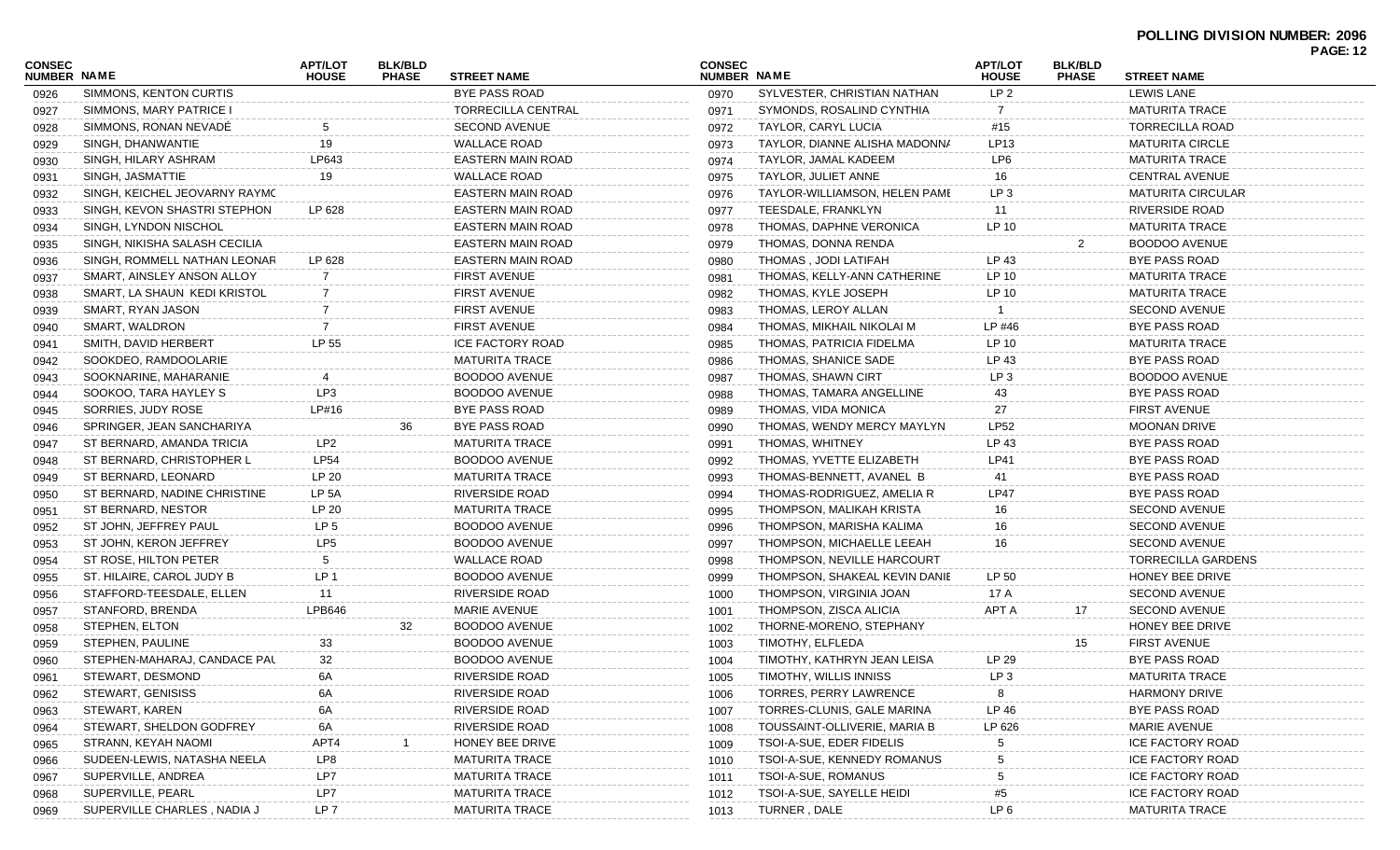## **POLLING DIVISION NUMBER: 2096 PAGE: 13**

| CONSEC<br><b>NUMBER NAME</b> |                                   | <b>APT/LOT</b><br><b>HOUSE</b> | <b>BLK/BLD</b><br><b>PHASE</b> | <b>STREET NAME</b>       | COI<br>NUN |
|------------------------------|-----------------------------------|--------------------------------|--------------------------------|--------------------------|------------|
| 1014                         | TURNER, DANIEL NATHANIEL          | LP 6                           |                                | <b>MATURITA TRACE</b>    | 10         |
| 1015                         | TURNER, MICHAEL                   | LP <sub>6</sub>                |                                | <b>MATURITA TRACE</b>    | 10         |
| 1016                         | VAAL, DIONE VALESKA KRISTINA      | LP 51                          |                                | <b>MATURITA CIRCULAR</b> | 10         |
| 1017                         | VALENTINE, ANTHONY MITCHELL       | <b>LP52</b>                    |                                | <b>MOONAN DRIVE</b>      | 10         |
| 1018                         | VALENTINE, ARLENE AYANA           |                                | <b>LP52</b>                    | <b>MOONAN DRIVE</b>      | 10         |
| 1019                         | VALENTINE, CAROL MICHELLE         | <b>LP52</b>                    |                                | <b>MOONAN DRIVE</b>      | 10         |
| 1020                         | VALENTINE, CATHERINE              | <b>LP52</b>                    |                                | <b>MOONAN DRIVE</b>      | 10         |
| 1021                         | VALENTINE, JENNIFER THEODORA      | LP 52                          |                                | <b>MOONAN DRIVE</b>      | 10         |
| 1022                         | VALENTINE, NATALIA FELICIA        | LOT 19                         |                                | <b>FIRST AVENUE</b>      | 10         |
| 1023                         | VALENTINE, NIGEL KEVIN            | <b>LP52</b>                    |                                | <b>MOONAN DRIVE</b>      | 10         |
| 1024                         | VALENTINE, RONNIE CHARLES         | LOT 19                         |                                | <b>FIRST AVENUE</b>      | 10         |
| 1025                         | VALENTINE, RUSSEL AUGUSTINE       | <b>LP52</b>                    |                                | <b>MOONAN DRIVE</b>      | 10         |
| 1026                         | VALENTINE-CHARLES, ALEEM M        | LP 50                          |                                | <b>MOONAN DRIVE</b>      | 10         |
| 1027                         | VANCE, JEVAUGHN PLACIDUS          | <b>LP55</b>                    |                                | <b>MOONAN DRIVE</b>      | 10         |
| 1028                         | VANCE, PLACIDUS                   | <b>LP52</b>                    |                                | <b>MOONAN DRIVE</b>      | 10         |
| 1029                         | VANCE, VANESSA THERESA            | <b>LP52</b>                    |                                | <b>MOONAN DRIVE</b>      | 10         |
| 1030                         | VILLAFANA, PATRICK                | LP <sub>3</sub>                |                                | <b>TORRECILLA ROAD</b>   | 10         |
| 1031                         | VILLARUEL, RORY KEVIN GARY W      |                                |                                | <b>BOODOO AVENUE</b>     |            |
| 1032                         | VIZIAN, MICHAEL-PAUL VICTOR       | <b>LP 17</b>                   |                                | <b>MATURITA TRACE</b>    |            |
| 1033                         | WALLACE, COLLEEN ROSE             | 1                              |                                | <b>FIRST AVENUE</b>      |            |
| 1034                         | WALLACE, FRANK                    | $\mathbf{1}$                   | LP#193                         | <b>FIRST AVENUE</b>      |            |
| 1035                         | WALLACE-ROMERO, ARLENE SIMON      | #7C                            |                                | ROCK ROAD                |            |
| 1036                         | WALLEN, KAREN DENISE A            | LP 4                           |                                | <b>MATURITA TRACE</b>    |            |
| 1037                         | WALTER, MELIKA EVIN               | LP <sub>5</sub>                |                                | <b>MATURITA TRACE</b>    |            |
| 1038                         | <b>WALTON, LORRAINE LEITHA</b>    | LP7                            |                                | <b>MATURITA TRACE</b>    |            |
| 1039                         | WELLINGTON, CHERYL ALTHEA         | 19                             |                                | HONEY BEE DRIVE          |            |
| 1040                         | WELLINGTON, FIDEL LEE             | 19                             |                                | HONEY BEE DRIVE          |            |
| 1041                         | <b>WELLINGTON, STEPHEN LIONEL</b> | 19                             |                                | HONEY BEE DRIVE          |            |
| 1042                         | WESLEY, KAYLÉANN CLARRIANN L      | $\overline{2}$                 |                                | <b>MATURITA TRACE</b>    |            |
| 1043                         | WHITE, JAMES MICHAEL              | LP5A                           |                                | RIVERSIDE ROAD           |            |
| 1044                         | WILLIAM-DORSCH, MICHELLE M        | LP51                           |                                | <b>MOONAN DRIVE</b>      |            |
| 1045                         | <b>WILLIAMS, CLAUDE</b>           | 19                             |                                | TORRECILLA CENTRAL       |            |
| 1046                         | WILLIAMS, ELIZABETH ROSE          | LOT <sub>5</sub>               |                                | BYE PASS ROAD            |            |
| 1047                         | WILLIAMS, GREYSON STELVON         | LP 20                          |                                | <b>BYE PASS ROAD</b>     |            |
| 1048                         | WILLIAMS, JAMIE JOSEPH            | #2                             |                                | <b>FIRST AVENUE</b>      |            |
| 1049                         | WILLIAMS, JOAN                    | LOT <sub>5</sub>               | LP 35                          | BYE PASS ROAD            |            |
| 1050                         | WILLIAMS, JOSANNE REHANA          | 6B                             |                                | RIVERSIDE ROAD           |            |
| 1051                         | WILLIAMS, KYLE ANTHONY            | LP 50                          |                                | <b>FIRST AVENUE</b>      |            |
| 1052                         | WILLIAMS, PATRICK YANNICK N A     | 27                             |                                | <b>FIRST AVENUE</b>      |            |
| 1053                         | WILLIAMS, RAYNOLD MICHAEL         | <b>LP50</b>                    |                                | <b>FIRST AVENUE</b>      |            |
| 1054                         | WILLIAMS, ROGER GEORGE MARTII     | LOT 5                          |                                | <b>BYE PASS ROAD</b>     |            |
| 1055                         | WILSON, BREYANA DOMINIQUE JAE     |                                | 4                              | <b>ICE FACTORY ROAD</b>  |            |
| 1056                         | <b>WILSON, FRANCINE ANNETTE</b>   |                                | 4                              | <b>ICE FACTORY ROAD</b>  |            |
| 1057                         | WILSON, MARIANNE CAMILLE PETR     |                                | 4                              | ICE FACTORY ROAD         |            |
|                              |                                   |                                |                                |                          |            |

| <b>CONSEC</b><br><b>NUMBER</b> | <b>NAME</b>                    | <b>APT/LOT</b><br><b>HOUSE</b> | <b>BLK/BLD</b><br><b>PHASE</b> | <b>STREET NAME</b>       |
|--------------------------------|--------------------------------|--------------------------------|--------------------------------|--------------------------|
| 1058                           | <b>WILSON, NNEKA AURIELLE</b>  | 4                              |                                | <b>ICE FACTORY ROAD</b>  |
| 1059                           | WILSON, SYLVIA                 | 4                              |                                | <b>ICE FACTORY ROAD</b>  |
| 1060                           | WILSON KING, JACQUELINE ALICIA | #4                             |                                | TORRECILLA GARDENS       |
| 1061                           | WILSON-CARRINGTON, MARCIA      | LOT <sub>21</sub>              |                                | <b>FIRST AVENUE</b>      |
| 1062                           | WONG, JEANETTE ELOISE          | 2                              |                                | <b>WALLACE ROAD</b>      |
| 1063                           | WOO, GARY GERARD AGERNON       | LP 50/1                        |                                | <b>MATURITA CIRCULAR</b> |
| 1064                           | WRIGHT, DARNEL JOSIAH          | LP 52                          |                                | <b>MOONAN DRIVE</b>      |
| 1065                           | WYNN, LIAM KESILEY             | LP 10                          |                                | <b>MATURITA TRACE</b>    |
| 1066                           | WYNN, LINCOLN DEREK            | LP9 A                          |                                | <b>MATURITA TRACE</b>    |
| 1067                           | WYNNE, BLAIR LAUREL-LEIGH G    | LP9A                           |                                | <b>MATURITA TRACE</b>    |
| 1068                           | WYNNE, MARCEL SUSAN            | LP9A                           |                                | <b>MATURITA TRACE</b>    |
| 1069                           | WYNNE, MARY                    | LP10                           |                                | <b>MATURITA TRACE</b>    |
| 1070                           | XAVIER, ANTHONY MARTIN         | 57                             |                                | <b>MARIE AVENUE</b>      |
| 1071                           | XAVIER, CHERISE CANDICE        | 57                             |                                | <b>BOODOO AVENUE</b>     |
| 1072                           | XAVIER, CHRIS AARON JOEL       |                                | <b>LP27</b>                    | BOODOO AVENUE            |
| 1073                           | XAVIER, LEE-ANNA LAKITA MISTY  | LP57                           |                                | <b>BOODOO AVENUE</b>     |
| 1074                           | XAVIER, SHERRIE ANN            | <b>LP27</b>                    |                                | <b>MARIE AVENUE</b>      |
|                                |                                |                                |                                |                          |